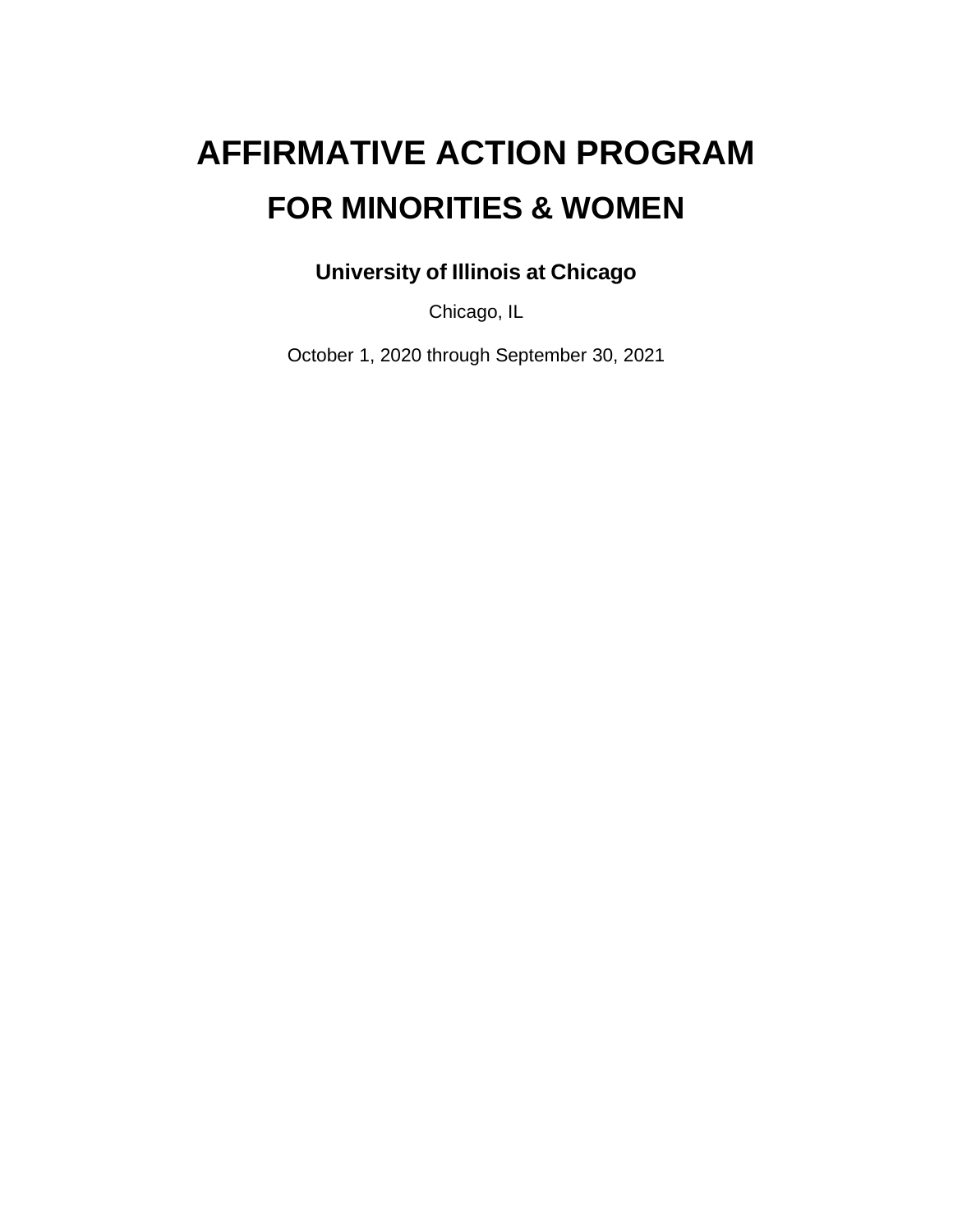# **Table of Contents**

| Preface                                                                 | 3  |
|-------------------------------------------------------------------------|----|
| Introduction                                                            | 5  |
| Equal Employment Opportunity and Affirmative Action Statement of Policy | 6  |
| Religious and National Origin Discrimination Policy                     | 8  |
| Responsibility for Implementation                                       | 9  |
| Development and Implementation of Action Oriented Programs              | 13 |
| Internal Audit and Reporting System                                     | 18 |
| Conclusion                                                              | 20 |
| List of Exhibits                                                        | 21 |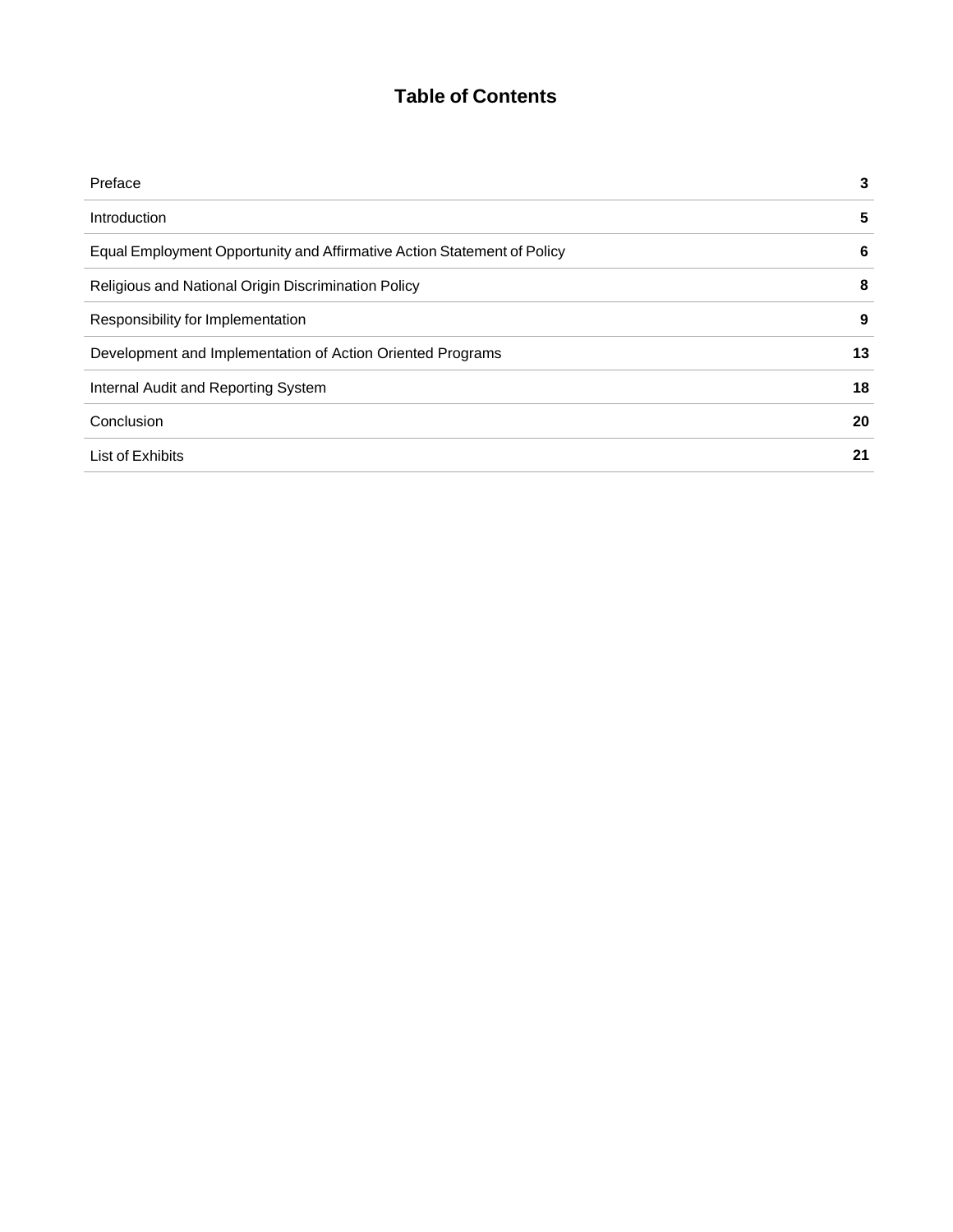#### **Preface**

University of Illinois at Chicago (also referred to as the University) is fully committed to the concept and practice of equal opportunity and affirmative action.

In the preparation of this Affirmative Action Program (AAP), University of Illinois at Chicago has been guided by Executive Order 11246 and its implementing regulations. Nothing contained in this AAP or its supporting data should be construed as an admission by the University, in whole or in part, that it has contravened any federal, state or local employment practice laws.

In developing and implementing the AAP, the University has been guided by its established policy of providing equal employment opportunity. Nothing herein is intended to sanction the discriminatory treatment of any person. Indeed, all employment decisions at the University are made based on job related criteria. Thus, this AAP has been developed in strict reliance upon the Guidelines on Affirmative Action issued by the Equal Employment Opportunity Commission ("EEOC") (29 C.F.R. Part 1608).

While University of Illinois at Chicago firmly believes in wide dissemination of its affirmative action policies and equal employment opportunity practices, this AAP contains certain proprietary information relating to the University's business that must be kept confidential. The detailed information provided in good faith as a part of the AAP contains specific information that, if disseminated, could be detrimental to the competitive and business interests of University of Illinois at Chicago.

Therefore, even though the University is justifiably proud of its efforts described in the following pages, this AAP and its support data are to be disclosed to individuals, companies and government agencies only where such individuals or entities have a legitimate business interest or legal entitlement to the information. University of Illinois at Chicago specifically requests the following:

- If this AAP or any supporting data or documentation is submitted to Office of Federal Contract Compliance Programs ("OFCCP") pursuant to the Executive Order, the Rehabilitation Act, the Vietnam Era Veterans' Readjustment Assistance Act, and/or any implementing regulations (as any or all may have been or may be amended), those documents and the information they contain are to be considered confidential and not subject to disclosure without notifying University of Illinois at Chicago of the agency's decision to disclose and providing the University with ample time to contest the disclosure. Advance notice of disclosure should be sent to Keana Galloway. The University requests this information be treated as exempt from public disclosure under the Freedom of Information Act, 5 U.S.C. §552.
- If this AAP or any supporting data or documentation is supplied by University to another government contractor, EEOC or fair employment practices agency representatives, or any other person, it is not to be copied, reproduced, or disclosed by such persons without prior notification to University of Illinois at Chicago.
- No information contained in the AAP or any supporting data or documentation is to be copied, removed from the premises, or released to other individuals without a prior notification to and permission from University of Illinois at Chicago.
- Reports that require specific data, such as names of employees and salary information, are not an official part of this AAP. This information is on file at the University as Documentation and Supporting Data for AAP Reports and is available for review only as required by law.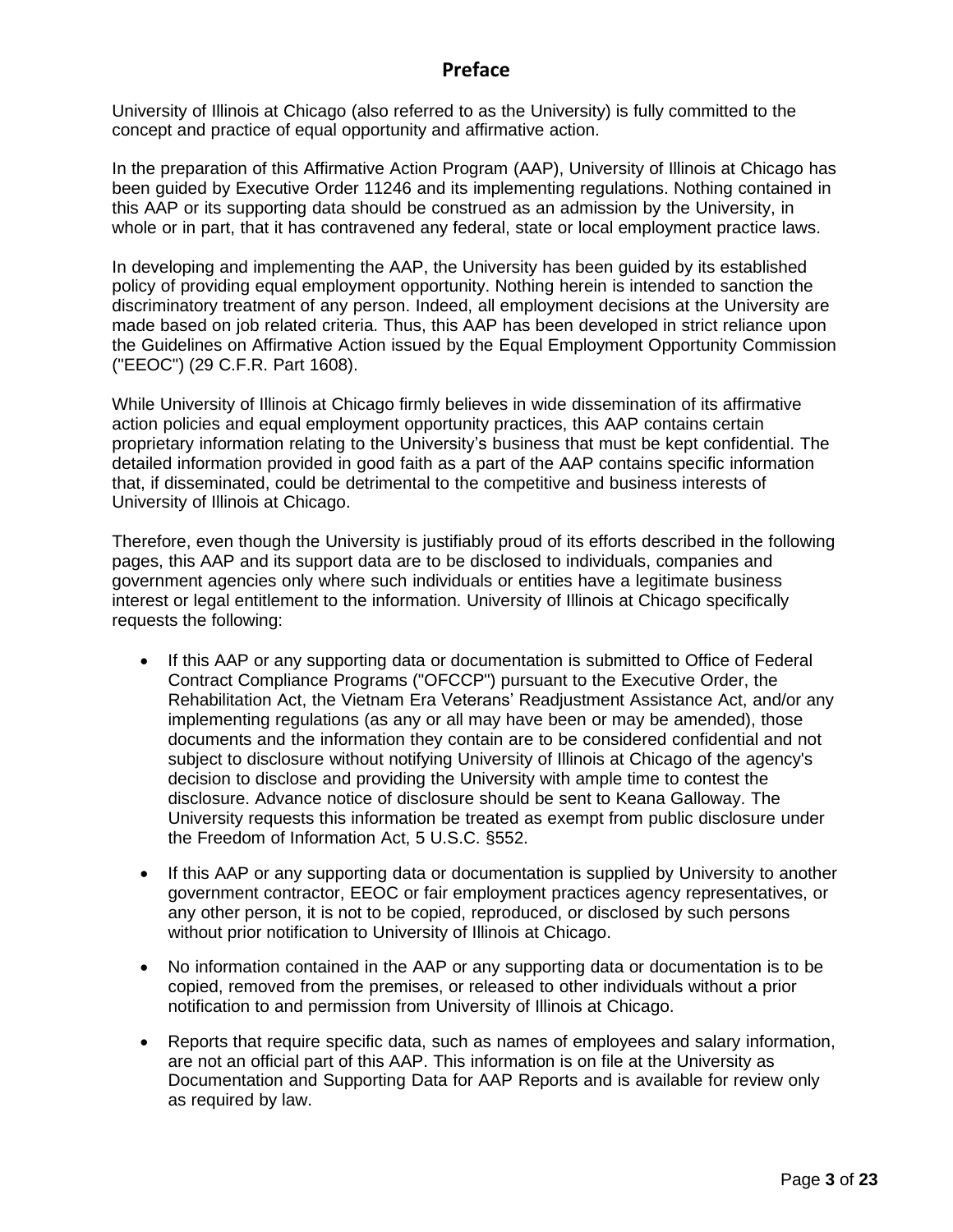This AAP does not constitute an express or implied contract between the University and its employees, job applicants, or other persons, nor does it change in any way the basic at will employment relationship all University employees have with the University. Nothing in this AAP creates a private right of action on behalf of any individual group against the University.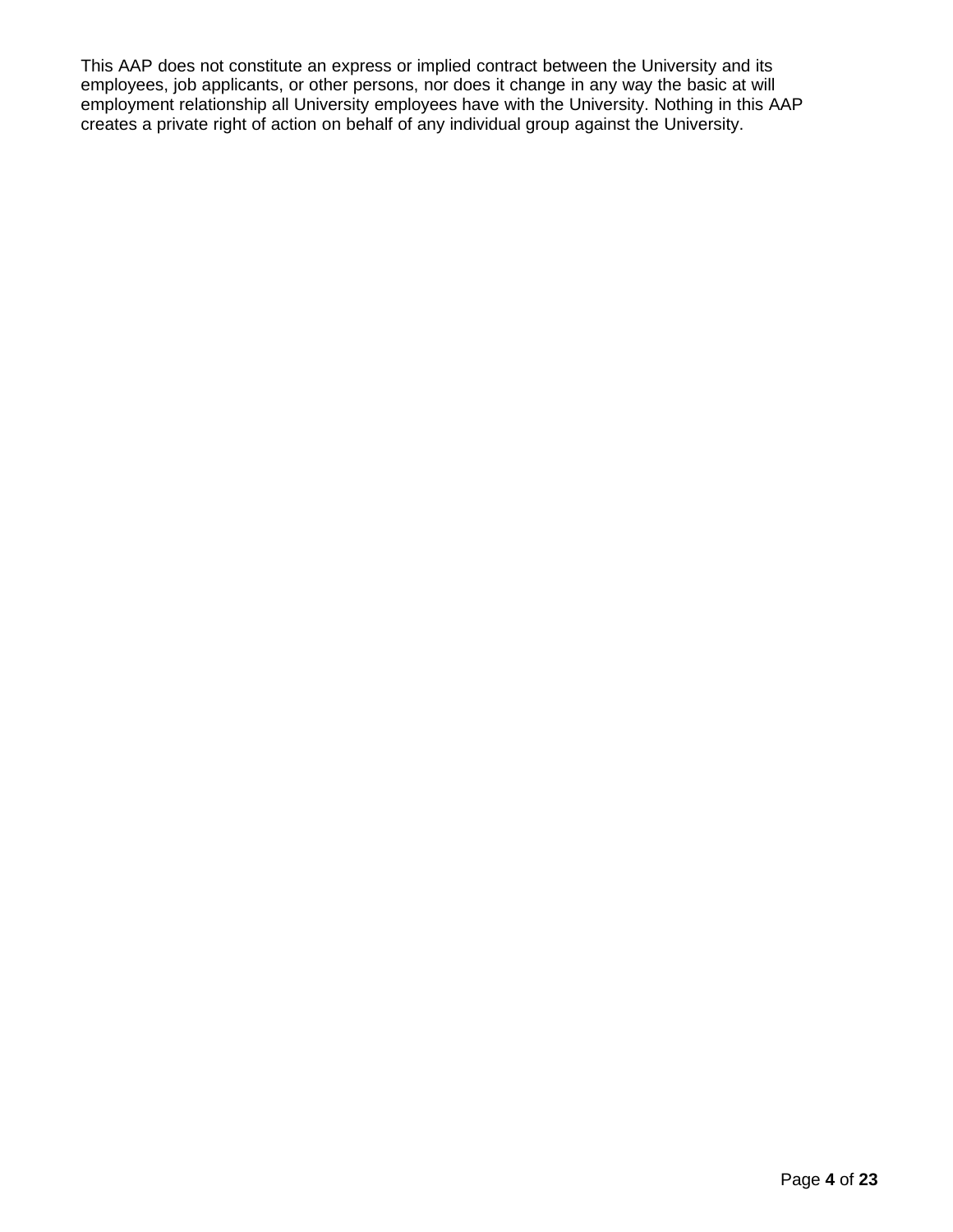#### **Introduction**

UIC was born in 1982, when the Circle and Medical Center campuses consolidated to form a comprehensive university campus with six health science colleges and an academic medical center. Consolidation helped UIC reach elite Carnegie "Research I" status.

In 1993, then-UIC Chancellor (and later UI President) James Stukel launched the Great Cities Initiative to join UIC teaching and research with community, corporate and government partners in tackling urban challenges. Renamed the Great Cities Commitment at it's ten-year mark, the signature program integrates research with genuine community engagement.

In the 2000s, UIC's South Campus development brought student housing, retail stores, restaurants and private residences to the historic Maxwell Street neighborhood. The influx of faculty and staff families and the expansion of student housing helped UIC change from a daytime commuter campus into a vibrant, 24-hour academic community. Today, one-third of UIC freshmen and about one-fifth of undergraduates live on campus.

In July 2019, UIC opened its newest campus living facility. The 10-story Academic and Residential Complex, which is part of a public-private partnership, holds 550 beds in a mix of traditional dorm rooms and suite-style units. Three large lecture halls, four classrooms, several small group study rooms, a tutoring center, computer stations and collaboration spaces are highlights of the facility's academic areas.

The Engineering Innovation Building, which also opened in July 2019, is the first new academic building on the east side of campus since 1991. The 50,000-square-foot facility houses instructional space, research labs and faculty and staff offices. The building also includes the University's first high-bay structural research lab, where researchers can carry out a wide range of tests on large-scale structural components.

Additional new campus construction projects are underway to support scholarship and research and improve the student experience.

In August 2019, UIC acquired the John Marshall Law School and formed Chicago's only public law school. Formerly an independent private school, John Marshall was founded in 1899 and for over a century upheld a tradition of diversity, innovation and opportunity and provided an education that combines an understanding of the theory, the philosophy and the practice of law. The creation of UIC John Marshall Law School provides current and prospective law students with more affordable education, as well as enhanced student services, such as access to health care, recreational facilities, residence halls and college athletics. There will be opportunities to take interdisciplinary courses, and new joint-degree and dual-degree programs are in development. These courses and programs align with UIC's strengths in disciplines such as the health sciences, engineering and technology, urban planning and public administration, the social sciences and business.

Ever committed to affirmative action, University of Illinois at Chicago has prepared this AAP to cover employees reporting to and/or working in Chicago, IL. This plan also covers employees working in other establishments who report to managers included in this plan.

As detailed in the Job Group Analysis, this AAP covers 14260 employees including 7803 (54.72%) minorities and 8964 (62.86%) women. It is expected these employees will help us to reach mutual goals of profitability and efficiency, resulting in both business and personal growth. As described in detail in the Plan that follows, the management of University of Illinois at Chicago has a continuing commitment to the practice and implemented action of this AAP.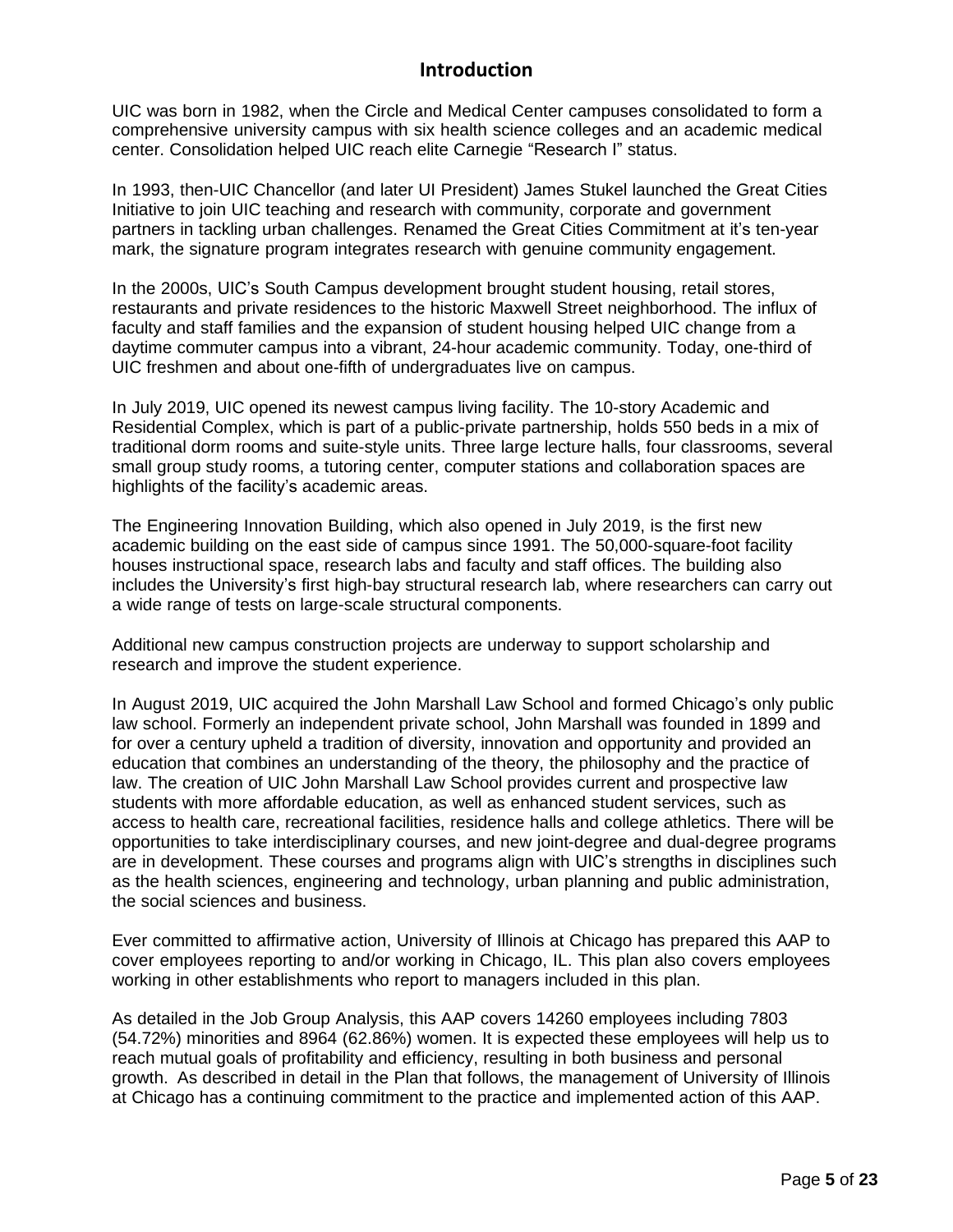# **Equal Employment Opportunity and Affirmative Action Statement of Policy**

It is the policy of University of Illinois at Chicago not to discriminate or allow the harassment of employees or applicants on the basis of sex, gender identity, sexual orientation, race, color, religious creed, national origin, physical or mental disability, protected veteran status, or any other characteristic protected by law with regard to any employment practices, including recruitment, advertising, job application procedures, hiring, upgrading, training, promotion, transfer, compensation, job assignments, benefits, and/or other terms, conditions, or privileges of employment, provided the individual is qualified, with or without reasonable accommodations, to perform the essential functions of the job. This policy applies to all jobs at the University. The University will continue to ensure that individuals are employed, and that employees are treated during employment, without regard to their sex, gender identity, sexual orientation, race, color, religious creed, national origin, physical or mental disability, protected veteran status, or any other characteristic protected by law in all employment practices as follows:

Employment decisions at the University are based on legitimate job related criteria. All personnel actions or programs that affect qualified individuals, such as employment, upgrading, demotion, transfer, recruitment, advertising, termination, rate of pay or other forms of compensation, and selection for training, are made without discrimination because of any basis protected by law. Employees may choose to voluntarily disclose their sex, race, national origin, disability and protected veteran status at any time by contacting the Office for Access and Equity.

Such information will be maintained in a confidential manner and will not be used against an individual when making any employment decisions. Employees and applicants with disabilities and disabled veterans are encouraged to inform the Office for Access and Equity if they need a reasonable accommodation to perform a job for which they are otherwise qualified. The University makes,and will continue to make, reasonable accommodations to the known physical or mental limitations of an otherwise qualified applicant or employee to promote the employment of qualified individuals with disabilities and disabled veterans, unless such accommodations would impose an undue hardship on the operations of the University's business.

University of Illinois at Chicago, and our Chancellor are fully committed to principals of equal employment opportunity and affirmative action. As Associate Chancellor, I support the successful implementation of the University's Affirmative Action Programs. I have appointed Keana Galloway, Affirmative Action Officer for the University, with responsibility for implementation of the University's affirmative action activities. The Affirmative Action Officer has the full support of top management and the staff necessary to fully implement this Program. All managers and supervisors will take an active part in the University's AAP to ensure all qualified employees and prospective employees are considered and treated in a nondiscriminatory manner with respect to all employment decisions. Furthermore, University of Illinois at Chicago will solicit the cooperation and support of all employees for the University's Equal Employment Opportunity and Affirmative Action Policy.

Our Affirmative Action Programs include an audit and reporting system, which, among other things, uses metrics and other information to measure the effectiveness of our Programs. The Affirmative Action Officer has been assigned responsibility for periodically reviewing progress in the compliance and implementation of the policy of affirmative action. In accordance with public law, the University's program of affirmative action for qualified individuals with disabilities and the program of affirmative action for protected veterans are available for inspection in the Office for Access and Equity, Monday through Friday, from 9:00 a.m. to 5:00 p.m. upon request.

In addition, employees and applicants will not be subjected to harassment, intimidation,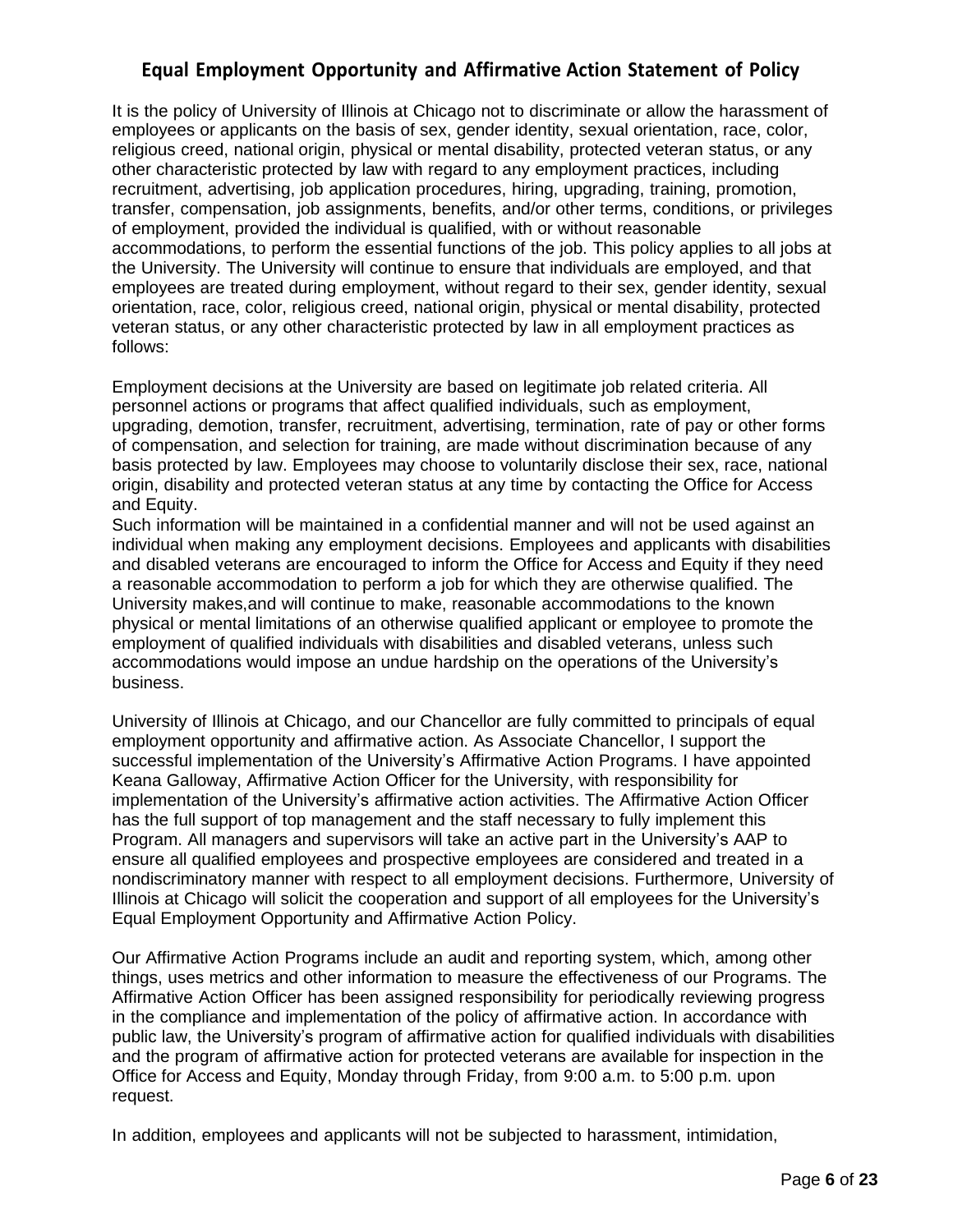threats, coercion, or discrimination because they have engaged in, or may have engaged in, filing a complaint, assisting or participating in an investigation, compliance review or hearing, or other activity related to the administration of Section 503 of the Rehabilitation Act of 1973, the Vietnam Era Veterans' Readjustment Assistance Act of 1974, Executive Order 11246, all as amended, and/or any other federal, state, or local law or regulation regarding Equal Employment Opportunity, opposing any act or practice made unlawful, or exercising any other right protected by such laws or regulations. University of Illinois at Chicago will not discharge or in any other manner discriminate against employees or applicants because they have inquired about, discussed, or disclosed their own pay or the pay of another employee or applicant. However, employees who have access to the compensation information of other employees or applicants as part of their essential job functions cannot disclose the pay of other employees or applicants to individuals who do not otherwise have access to compensation information, unless the disclosure is (a) in response to a formal complaint or charge, (b) in furtherance of an investigation, proceeding, hearing, or action, including an investigation conducted by the employer, or (c) consistent with the contractor's legal duty to furnish information.

Caryn Bills Associate Chancellor

\_\_\_\_\_\_\_\_\_\_\_\_\_\_\_\_\_\_\_\_\_\_\_\_\_\_\_\_\_\_\_\_\_\_\_\_\_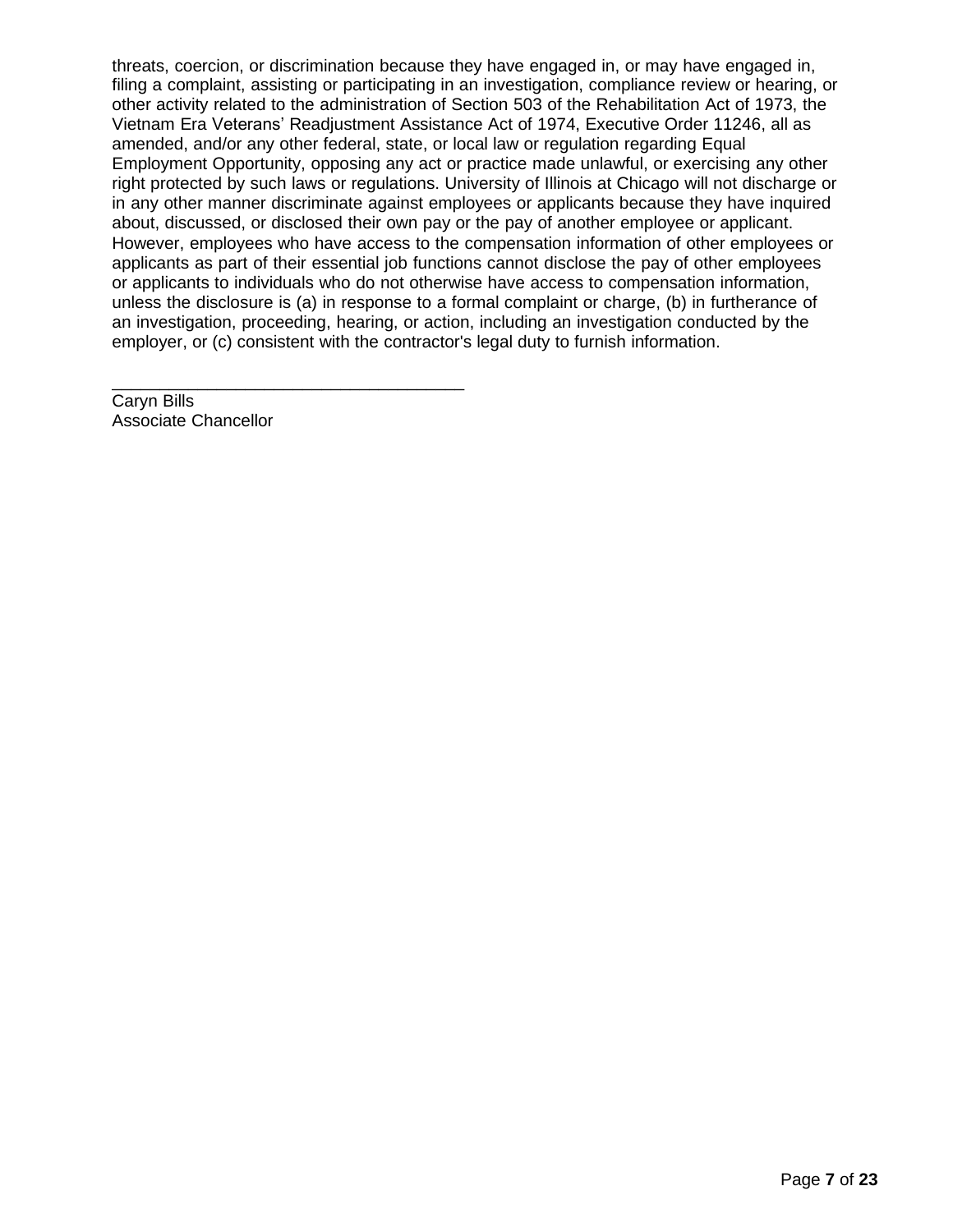# **Religious and National Origin Discrimination Policy 41 C.F.R. 60-50.1 – 60.50.5**

Pursuant to the University's equal employment opportunity and affirmative action policy, we have adopted the following policy prohibiting religious and national discrimination and harassment in the workplace. This policy applies to all terms and conditions of employment, including but not limited to, recruitment, hiring, promotion, transfer, demotion, layoff or recall from layoff, termination, wage and benefit administration, and selection for training or other employment opportunities. In furtherance of our commitment to ensuring equal employment opportunity regardless of national origin or religious beliefs, we will take the following steps, as appropriate:

- Recruit individuals for all positions without regard to their national origin or religious beliefs
- Review employment practices and personnel policies to ensure that applicants and employees are not discriminated against or harassed on the basis of religion or national origin
- Provide qualified employees with an equal opportunity to any available job without regard to their religion or national origin
- Administer employment opportunities, wages, hours, conditions of employment, retirement programs, and other employee benefits regardless of religion or national origin
- Develop written policies which prohibit unwelcome verbal or physical conduct based on religion or national origin and take reasonable steps to prevent such harassment occurring
- Explain the University's commitment to equal employment opportunity to supervisors and employees and request their support
- Develop reasonable internal procedures to monitor our implementation of the University's equal employment opportunity and affirmative action policy
- Inform all recruitment sources of the University's commitment to equal employment opportunity and seek their assistance and support of University of Illinois at Chicago's commitment to providing equal employment opportunity without regard to national origin or religion
- Endeavor to make reasonable accommodations to religious observations and practices of an employee or prospective employee unless doing so would pose an undue hardship on the University's business.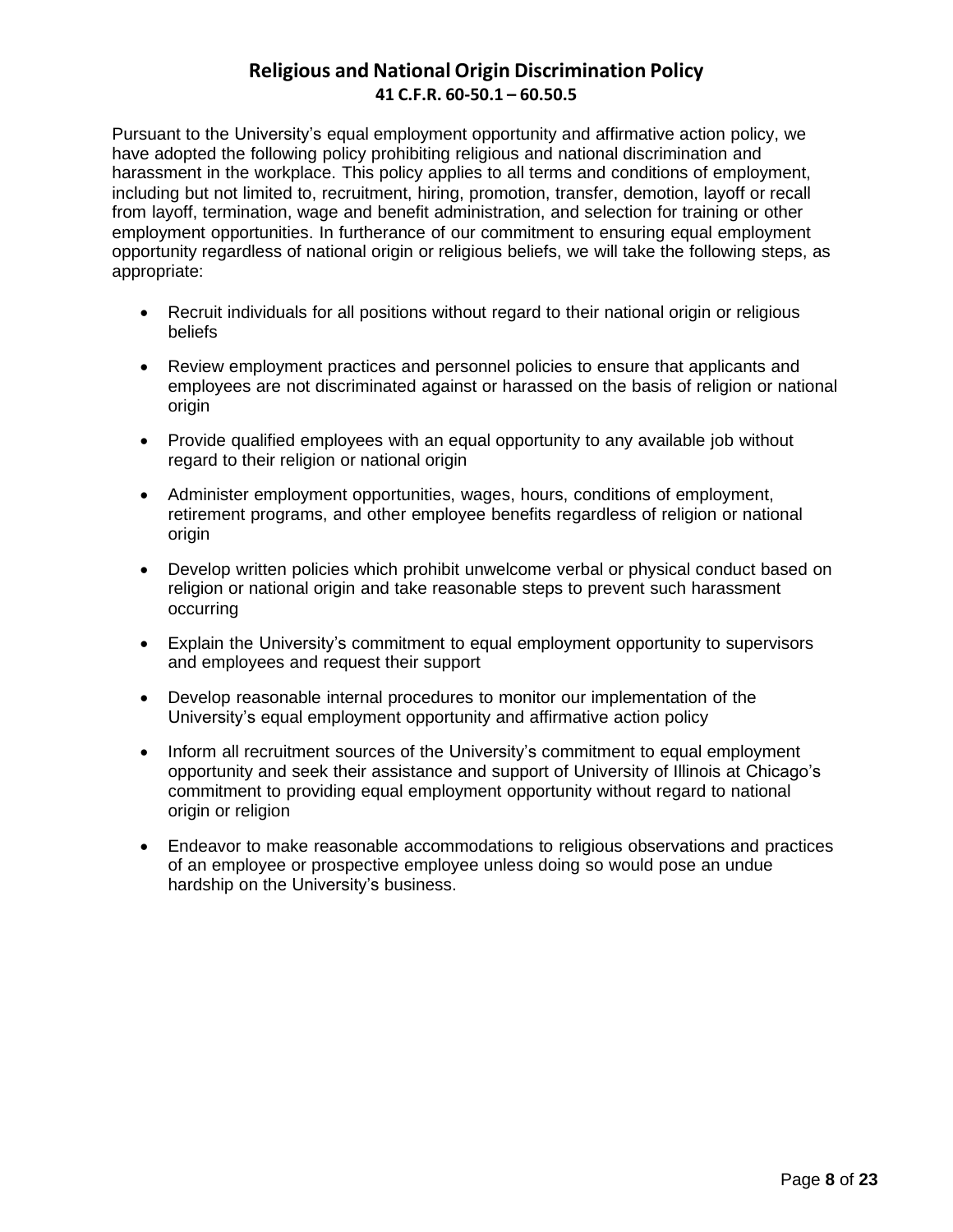## **Responsibility for Implementation 41 C.F.R. 60-2.17**

Caryn Bills, Associate Chancellor, has overall responsibility for implementation of the Equal Employment Opportunity Policy and the AAP. The University has assigned primary management responsibility and accountability for ensuring full compliance with the Program to Keana Galloway, the Affirmative Action Officer of the University. As Affirmative Action Officer, Keana Galloway has the authority, resources, support of and access to top management necessary to ensure the effective implementation of the AAP. The Associate Chancellor actively supports the program and provides assistance whenever it is needed, making managers and supervisors aware of the program and requesting their cooperation and assistance. The name of the Affirmative Action Officer appears on internal and external communications on the University's Equal Employment Opportunity Policy and AAP.

With regard to the Chicago, IL AAP, Caryn Bills works closely with Keana Galloway to implement the programs which are specific to the University. Keana Galloway, together with the Human Resources staff, has primary responsibility for implementing programs at the University.

The duties of the Affirmative Action Officer and designees include:

- Developing policy statements, AAPs, and internal and external modes of communication
- Overseeing regular discussions with local managers, supervisors, and employees to ensure the University's policies are being followed
- Training personnel involved in the recruitment, screening, selection, promotion, disciplinary, and related processes to ensure the commitments in the University's affirmative action program are implemented
- Advising supervisors that the University is obligated to prevent discrimination and harassment of employees
- Identifying, in conjunction with line management any problem areas in implementing the AAP, and developing solutions
- Identifying any barriers to employment for protected individuals and assisting managers in developing solutions to ensure that all individuals benefit from equal employment opportunities
- Designing and implementing an internal audit and reporting system that will measure the effectiveness of the University's Program, indicate the need for remedial action, determine the degree to which the University's objectives have been attained, determine whether all employees have had the opportunity to participate in Universitysponsored educational, training, recreational, and social activities, and ensure each University location is in compliance with applicable laws and regulations
- Serving as liaison between the University and enforcement agencies, and between the University and organizations of and for minorities or women
- Encouraging active involvement by University representatives in the community service programs of local organizations of and for minorities and women
- Ensuring posters and notices are properly displayed or disseminated in ways that are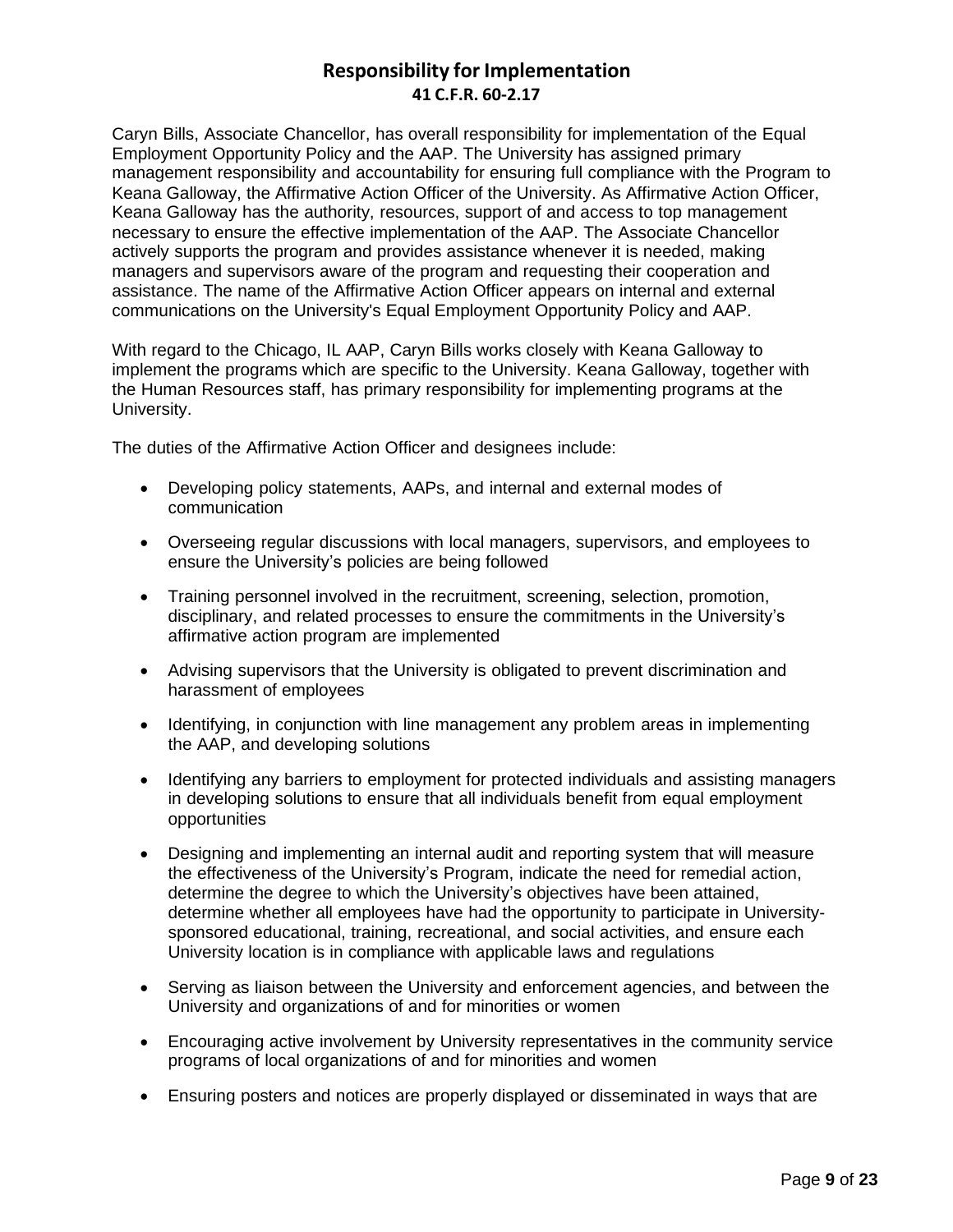accessible and understandable to applicants and employees

• Keeping management informed of the latest developments in affirmative action

The University recognizes the cooperation of department supervisors and line managers is required to reach the full potential of this AAP. Therefore, supervisors and managers are expected to:

- Assist the Affirmative Action Officer in the identification of any problem areas and help eliminate any barriers to equal employment opportunity
- Whenever possible, become involved in local minority organizations, women's organizations, community action groups, and community service programs
- Work with the Affirmative Action Officer to periodically review hiring and promotion patterns and training programs to isolate impediments to the attainment of affirmative action placement goals and objectives. Results from these reviews are communicated through appropriate management meetings
- Review the qualifications of applicants and employees in a nondiscriminatory manner with regard to hire, promotion, transfer and termination
- Provide career counseling for employees as needed
- Adhere to the University's policy of equal employment opportunity for all employees and ensure the policy is understood, supported, and adhered to by the employees they supervise
- Take action to prevent the discrimination and harassment of employees based on protected characteristics or due to a perception that an individual might have been the beneficiary of the University's affirmative action effort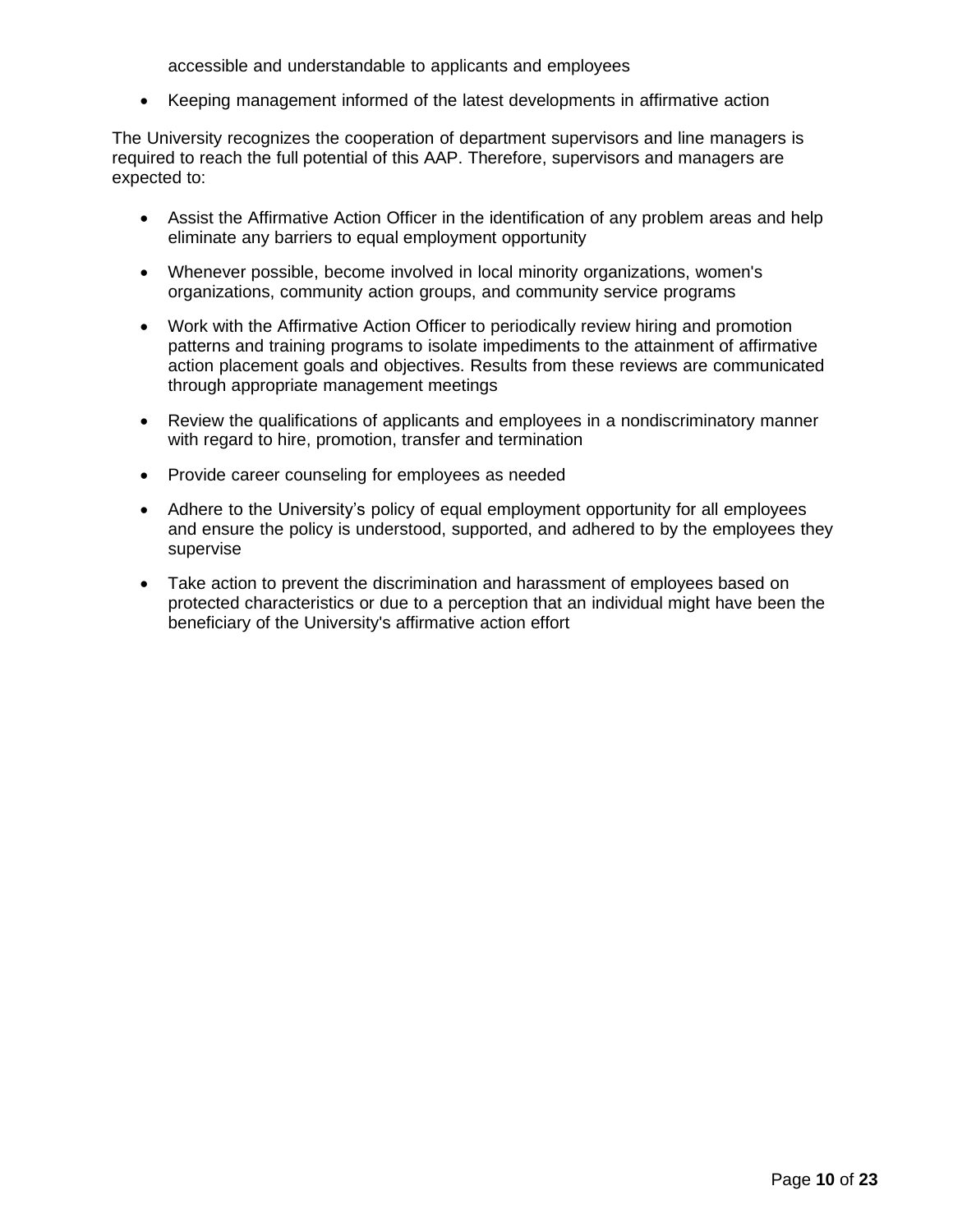#### Outreach Recruitment and Other Good Faith Efforts

University of Illinois at Chicago has reviewed its employment practices to determine whether its personnel programs are designed to effectively recruit and advance in employment protected individuals. While the University believes there are no deficiencies in its current employment practices with respect to applicants and employees who are protected individuals, it engages in outreach, positive recruitment, and internal and external dissemination programs to augment its existing affirmative efforts. The University engages in or has made plans to implement the following activities:

- Written notification of University's affirmative action policy is sent to all subcontractors, including subcontracting vendors and suppliers, and requests appropriate action on their part. University of Illinois at Chicago makes the Equal Employment Opportunity Clause part of all covered contracts and purchase orders, and requires all qualified contractors and subcontractors to develop and maintain a written AAP.
- University of Illinois at Chicago advertisements or solicitations for prospective employees indicate that University of Illinois at Chicago is an equal opportunity employer.
- The University will inform recruiting sources of University of Illinois at Chicago's policy of affirmative action for protected individuals. Recruiting sources will be requested to actively recruit and refer qualified protected individuals for all positions.
- University of Illinois at Chicago will identify local organizations and/or community agencies known to specialize placing and/or developing training programs for protected individuals and send them notices of vacant positions. When appropriate, the University will invite community service and other outreach partners to tour the office and discuss the University, job recruitment needs, selection process, and other details related to recruitment and placement. In the event a partner is unable to schedule an on-site meeting, the University will suggest a telephone meeting so they can better identify qualified individuals for our positions.
- When the University recruits at colleges and universities, it will incorporate efforts to reach students who are covered by this AAP.
- The University includes a copy of its Equal Employment Opportunity and Affirmative Action Policy Statement in its Policy Manual. When applicable, University of Illinois at Chicago publicizes the policy in University publications. The policy is discussed in both new employee orientation and management training programs.
- University of Illinois at Chicago's policy on equal employment opportunity and affirmative action is posted on University bulletin boards. The posting includes a statement that employees and applicants are protected from coercion, intimidation, and interference or discrimination for filing a complaint or assisting in an investigation under Executive Order 11246, as amended. The University also posts a copy of the policy in electronic format in a conspicuous location on the University intranet, along with other employment forms, and otherwise ensures all off-site personnel have a copy of or the ability to view the policy.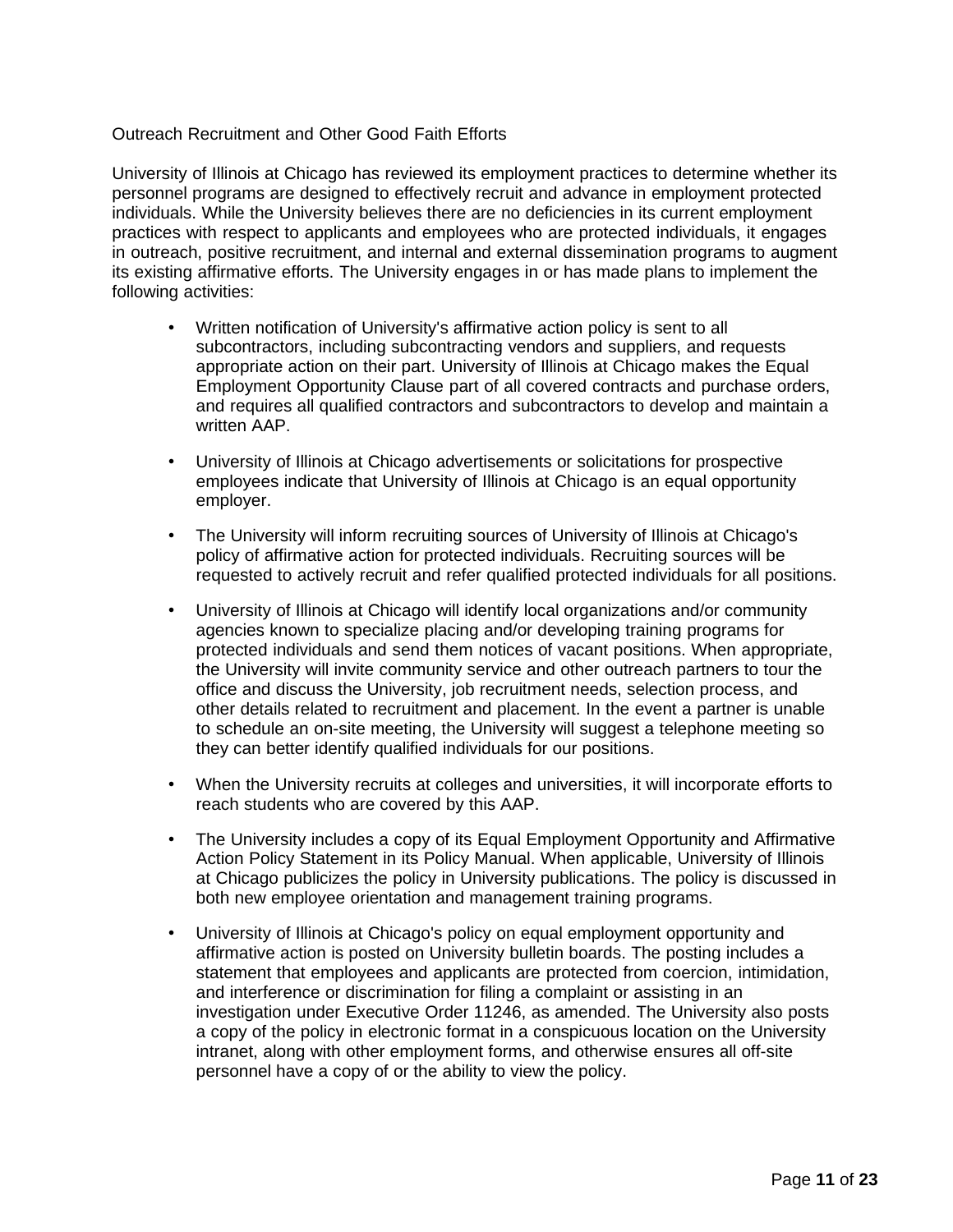- The University's employment application and electronic application processes include information about the University of Illinois at Chicago's commitment to equal employment opportunity and affirmative action.
- All other required affirmative action notices and policy statements are posted on University bulletin boards and are updated annually.
- Executives, management officials, supervisors, and other employees of the University are encouraged to assist in the effort to disseminate University of Illinois at Chicago's policy of affirmative action to appropriate individuals outside of the University. Meetings with executive management and supervisory personnel will be conducted at least annually to explain the University's policy of affirmative action, to make clear the Associate Chancellor's support for the policy, and to impart to these personnel their responsibility in making the AAP a success.
- University of Illinois at Chicago will seek to include individuals covered by this AAP when employees are pictured in consumer and personnel recruitment advertising.
- The University will communicate to employees its obligation to take affirmative action to employ protected individuals and will encourage employee referral of covered applicants.
- An invitation to participate in University of Illinois at Chicago's policy of affirmative action is disseminated to all applicants, as well as to all employees once the University has extended a job offer, but before beginning employment duties.
- All personnel and employment records made or kept by the University are retained for the required period as mandated by OFCCP regulations.
- The University files annual EEO-1 and veteran employment reports with the appropriate agencies.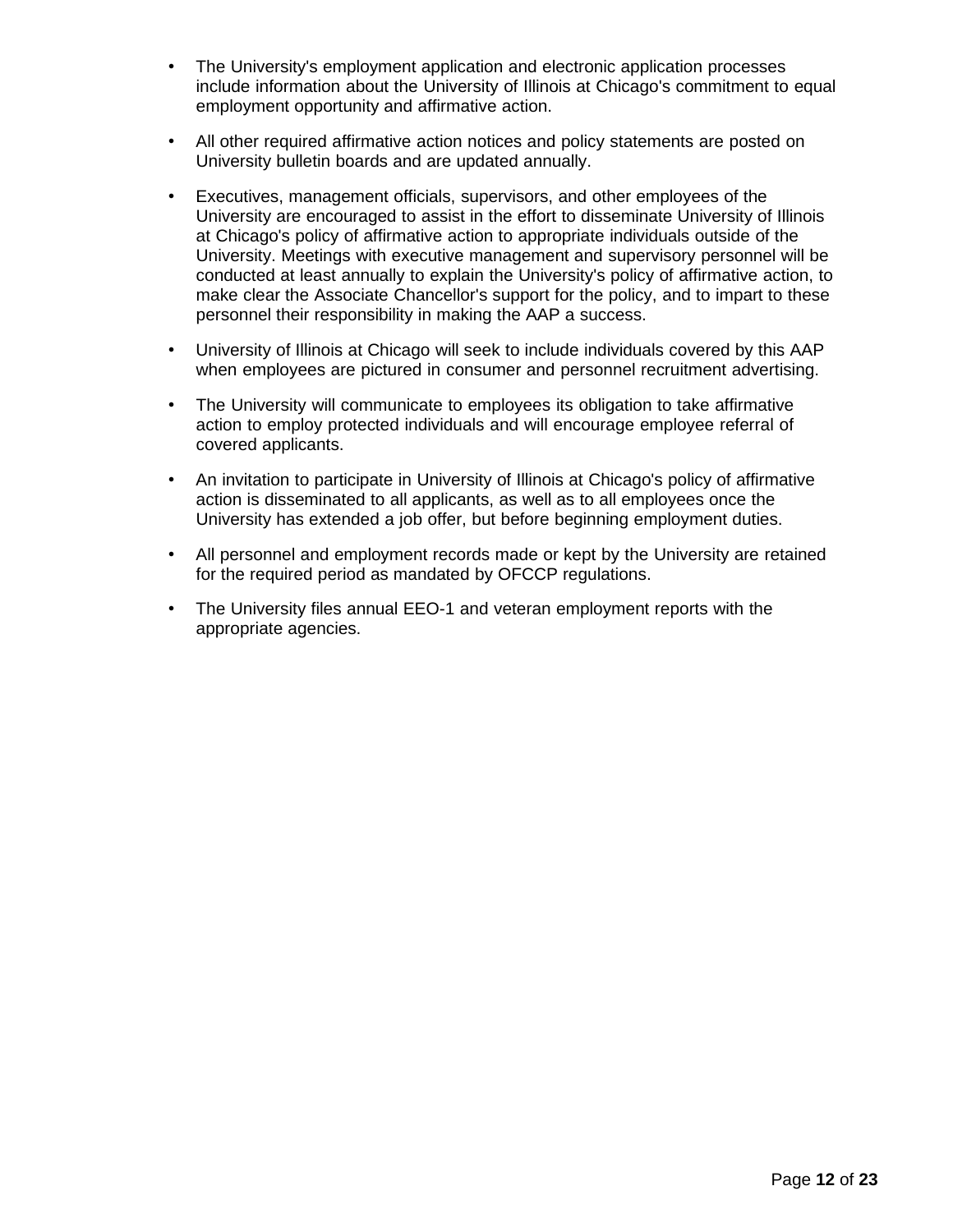### **Development and Implementation of Action-Oriented Programs 41 C.F.R. 60-2.17**

The University has developed and executed action-oriented programs designed to correct any problem areas that may exist. These programs, which are listed below, demonstrate our good faith efforts to remove identified barriers, expand employment opportunities, and produce measurable results.

The University has analyzed and will continue to analyze all positions and prepare written descriptions to accurately reflect position functions. Due to the use of a position description format, they are and will continue to be consistent for the same position from one organizational unit to another.

Job descriptions have been and will continue to be reviewed to determine the knowledge, skills, abilities, and other requirements necessary for the adequate performance of every job. Specifications will continue to be consistent for the same job title in all organizational units and will not contain any requirements that would result in discrimination on the basis of sex, gender, sexual orientation, race, color, religious creed, national origin, physical or mental disability, protected veteran status, or any other characteristic protected by law.

Job descriptions are available to incumbents and all members of management involved in the recruiting, screening, selection, and promotion process. Job descriptions are also made available to employees, applicants, and recruiting sources as appropriate.

The University has carefully evaluated the total selection process and found it to be free from discrimination.

- We have instructed all supervisory personnel to ensure elimination of discrimination in all personnel actions in which they are involved.
- Any tests administered by the University are job related and given to all applicants for applicable positions.
- Application forms do not contain questions with potential discriminatory effects.
- The University does not and will not use any selection techniques that can be improperly used to discriminate against minority groups or women.

The University has evaluated its techniques for improving recruitment and increasing the flow of qualified minority or female applicants through the following:

- Minority and women, as well as non-minority and male, employees are actively encouraged to refer applicants to our organization.
- The University relies on the State Department of Employment as well as job fairs and recruiting programs sponsored by local community colleges and other community organizations.
- The University provides an orientation program to inform new employees of their equal employment responsibilities, promotional opportunities, University rules, ways to alleviate any problems that might arise, and any other issues related to affirmative action compliance.
- Local organizations will be contacted for referrals of potential minority and female employees.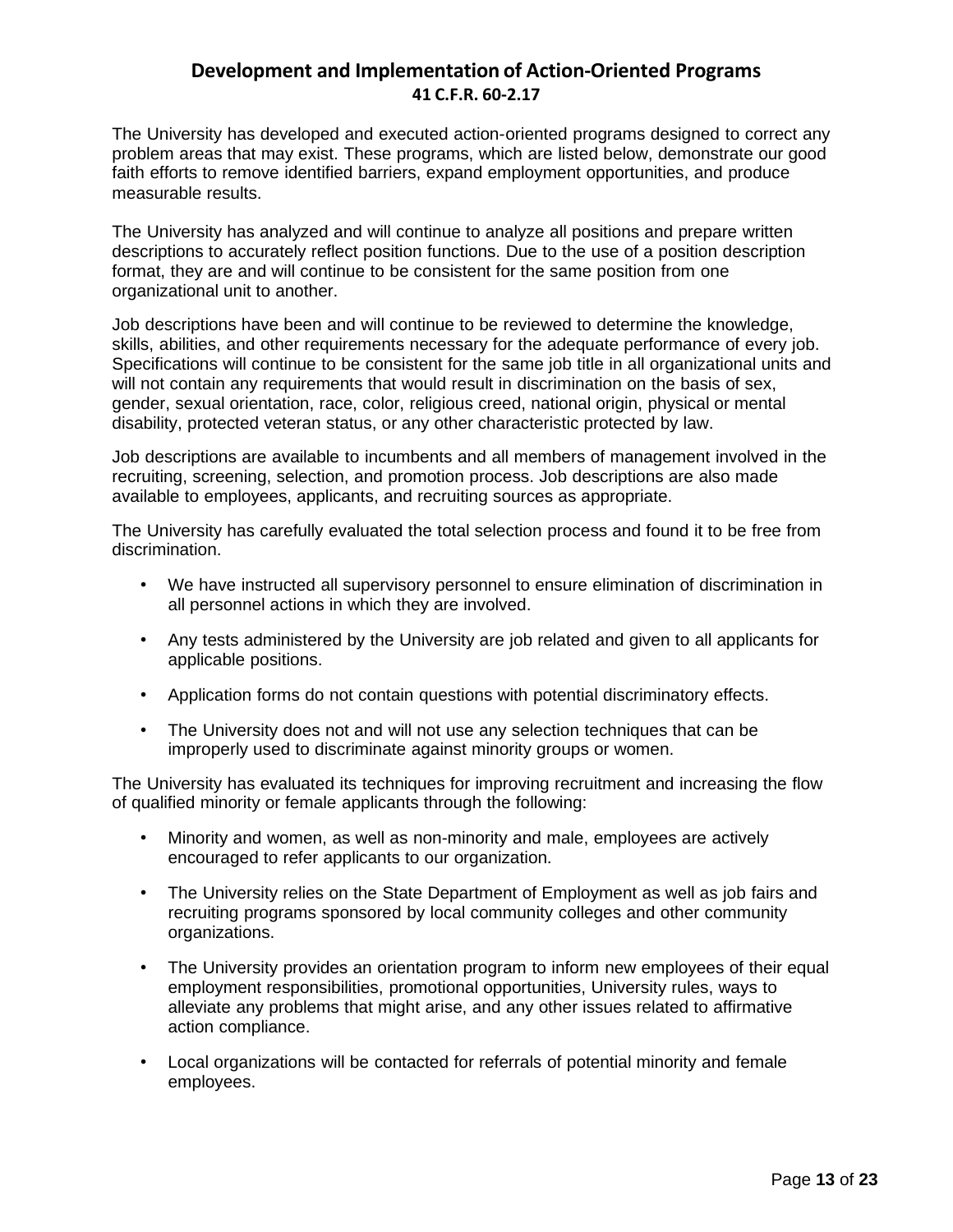- The University utilizes the Internet to identify targeted recruitment sites for qualified minority and female applicants.
- Furthermore, we plan to take the following additional steps to ensure adequate representation of all minorities and women:
	- Where placement goals exist as defined by the OFCCP, we will continue to contact universities and two- and four-year local colleges, vocational technical schools, high schools, local business schools, and state and community organizations which attract qualified minority and female students. We will advise these institutions of our desire to fill job openings in these classifications with minority and female employees. When possible, we will continue to participate in job fair and career day activities and we will consider relevant work experience programs.
- We will continue to contact our normal sources of recruitment (e.g., State Employment) and advise them that under the AAP we are specifically seeking to employ minorities and/or women for job openings. During the period from October 01, 2019 to September 30, 2020, targeted recruitment activities were conducted at the following sources:• Working with Hiring Managers and Academic Search Coordinators to determine appropriate outreach to attract qualified applicant pools;

• Active recruitment at colleges and universities with a significant percentage of minority and/or female students;

• Publishing job advertisements in newspapers and/or magazines that target minorities and/or females;

• Using recruitment companies that specifically target minorities and/or females such as ChicagoDiversy.com and Shaker Recruitment Advertising and Communications; and

• Continuing to post all openings with IllinoisJobLink.com, which serves as an Employment Service Delivery System.

The University has implemented the following programs and procedures to guarantee minority and female employees are given equal opportunities for promotion:

- On-the-job training is provided to all qualified employees to assist them in developing the necessary knowledge and skills for promotion to higher level jobs. In addition, a tuition reimbursement benefit is also available to all qualified employees.
- The University utilizes a formal performance evaluation program for all employees. In addition, management and supervisors are trained on the basic methodology of performance evaluation.
- Neither minority nor female employees are required to possess higher qualifications than those of the lowest qualified incumbent in the job for which they apply.
- Seniority practices are not a problem since the University has no formal seniority system. Promotions are based on merit selection principles.
- We will continue to make opportunities for advancement into more stimulating positions widely known through our career development process and by encouraging minorities and women to take advantage of these opportunities.
- Special internal training programs are provided as necessary to ensure the achievement of our placement goals. The following programs are offered to eligible employees without regard to sex, gender identity, sexual orientation, race, color, religious creed, national origin, physical or mental disability, protected veteran status, or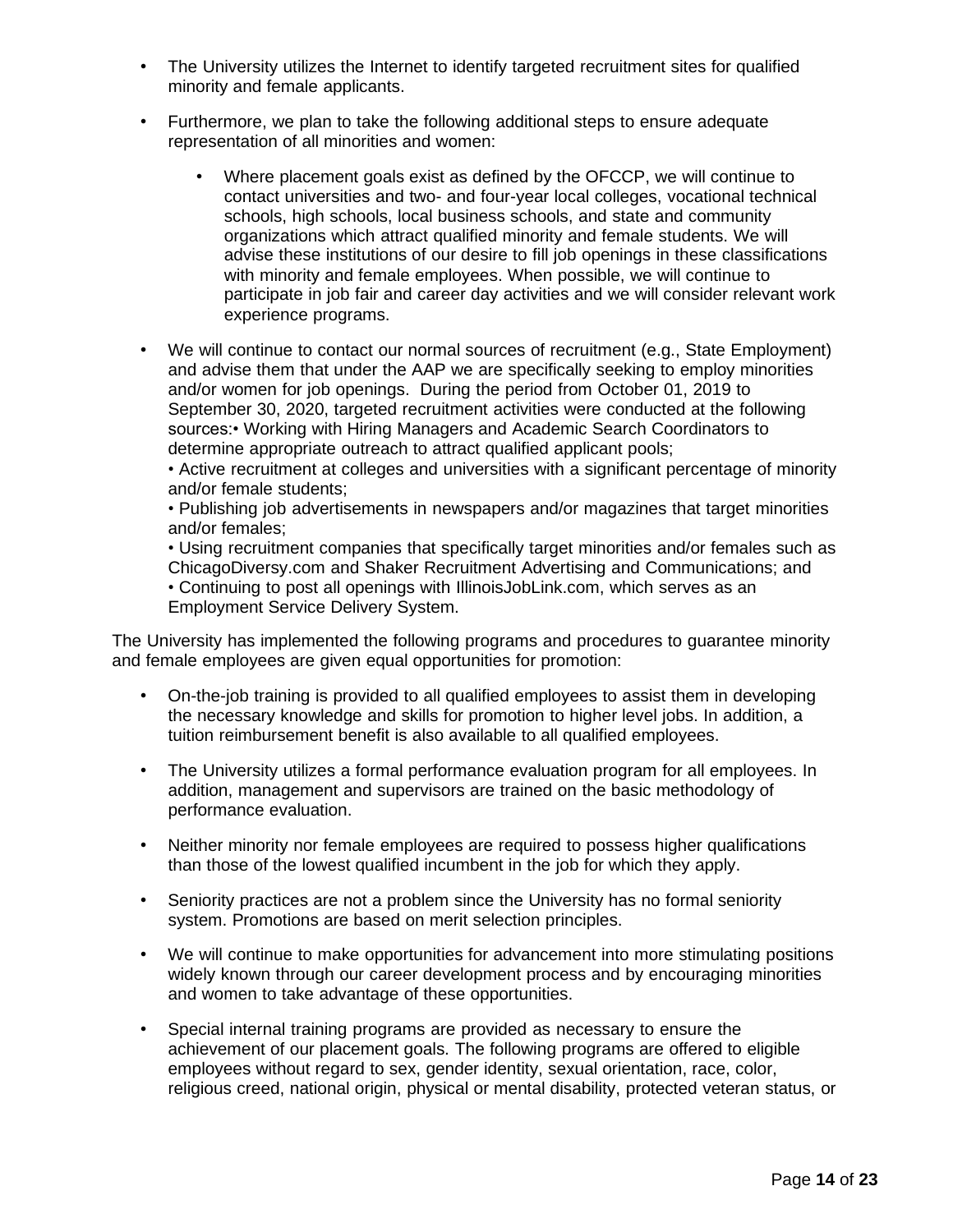any other characteristic protected by applicable law:

UIC is committed to training and retaining its employees. As such, there are numerous opportunities for all employment groups to develop their skills and to further their learning. Listed below are OAE's programs as well as programs offered by other departments who assist with the facilitation of recruitment and development of minorities, women, persons with disabilities, and veterans.

#### 1. Office for Access and Equity

a. OAE offers the following employee educational courses:

i. Affirmative Action in the Academic Hiring Process: This course is intended for anyone responsible for conducting searches or anyone who may serve on a search committee. It covers the role of OAE in the hiring process; HireTouch forms, explanations of the affirmative action procedures required to fill a position with the best possible candidate and the relevance of law and UIC policy to those procedures.

ii. How to Create a More Engaging Environment: This program consists of brainstorming exercises, conflict resolution style inventory and interpretation and teambuilding through brainstorming solutions. The goals of the training are to understand the costs of conflict; examine the norms of conflict resolution and barriers to resolving conflict in the unit; identifying the dominant conflict resolution styles of the participants and understanding the pros and cons of each conflict resolution style; generating solutions to the barriers perceived in the unit; and understanding the element of a culture of engagement.

iii. Employee Accommodation under the American With Disabilities Act (ADA): This training explains the purpose and nuances of the Americans with Disabilities Act (and state disability discrimination laws) as well as the Americans with Disabilities Act Amendments Act; explains how disability is defined under both law and UIC policy; and provides a step-by-step, detailed explanation of UIC's accommodation policy and process.

iv. Faculty Search Committee: In Partnership with the Office of Diversity and the Office of the Vice Provost for Faculty Affairs, this course is intended for search committees for faculty and faculty/administrator positions at UIC. This workshop will address the search process, issues of implicit bias and stereotypes, as well as other issues that can affect the fairness of a search.

v. Respect in the Workplace: Understanding Diversity and Preventing Discrimination: This interactive workshop examines diversity in the workplace. Participants learn to identify/prevent unlawful workplace discrimination while exploring how assumptions/stereotypes lead to premature/prejudice judgments.

vi. Understanding and Preventing Sexual Harassment: This workshop is offered both online and in-person and will clarify many of the issues surrounding unlawful sexual harassment, including recognizing and handling harassment in the University environment.

vii. Supervisor's Toolkit: Avoiding and Handling Employee Complaints: This workshop provides practical ways for handling employee complaints and disputes; addresses how to minimize and respond to unlawful discrimination/harassment charges of all types; and explains the Office for Access and Equity's process for responding to external administrative charges and internal complaints.

2. Office of Diversity: The Office of Diversity initiates programs to enhance and support the success of all groups in Academic Affairs and provides leadership and guidance for campus-wide units promoting diversity across all activities at UIC. In collaboration with OAE, the Office of Diversity through its Diversity Strategic Thinking and Planning (DSTP) Process, compiled a list of diversity resources at UIC. A copy of the UIC Diversity Portfolio is linked here: https://diversity.uic.edu/diversity-portal/. The portfolio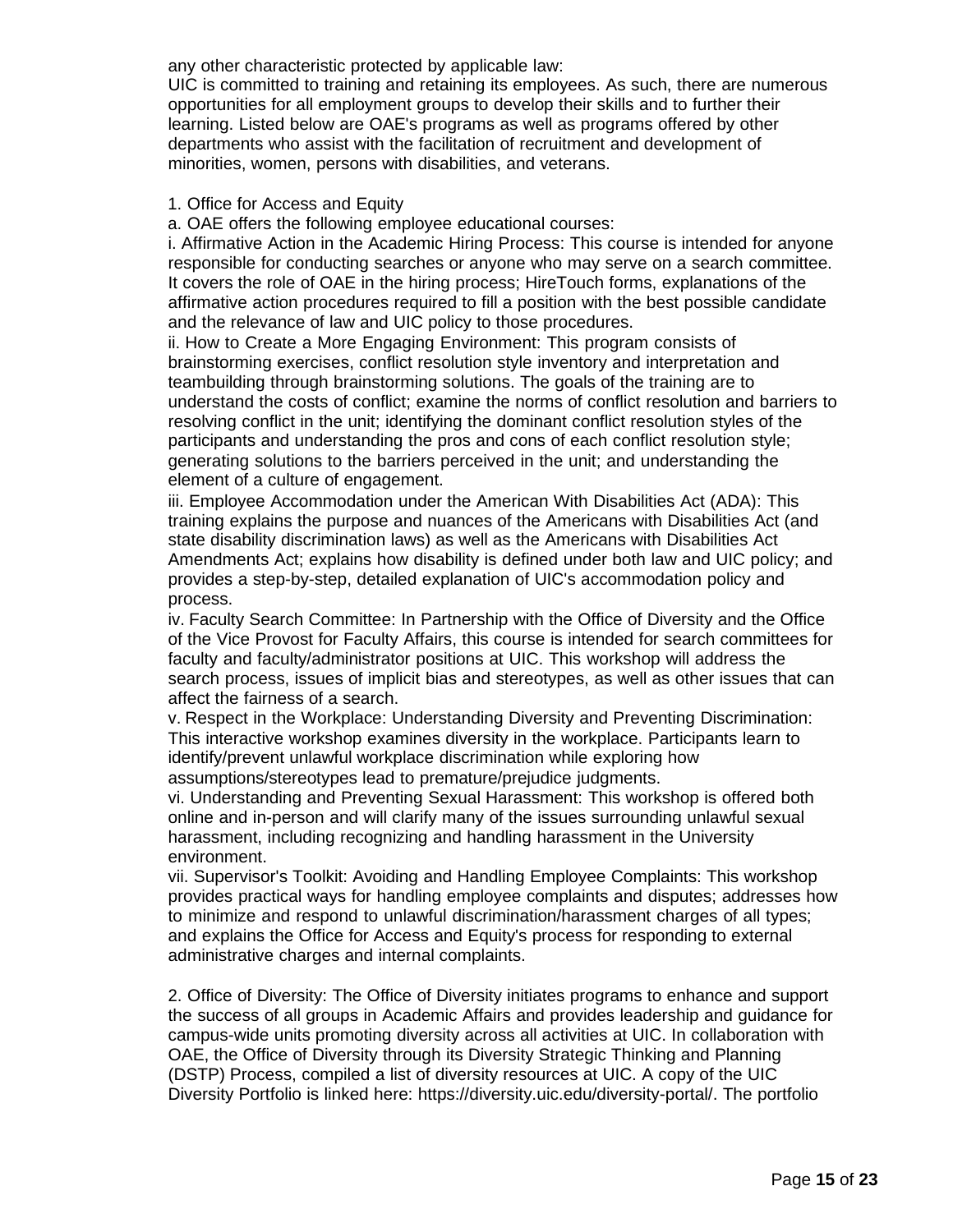will continue to evolve as UIC reflects upon what diversity means and how it strengthens its institutional mission with the overall purpose of integrating diversity throughout all levels and activities of the campus.

a. The Office of Diversity provides administrative oversight of the Chancellor's Status Committees, including:

• Chancellor's Committee on the Status of Asian Americans (CCSAA): CCSAA is dedicated to promoting the academic, social, cultural and professional welfare of UIC's Asian American faculty, staff and students. CCSAA addresses and makes recommendations to the chancellor regarding issues related to employment practices, climate, representation, recruitment, and retention issues that are of concern to the Asian American campus community. The committee is dedicated to working collaboratively with diverse communities on campus and building relationships with off campus Asian American community organizations.

• Chancellor's Committee on the Status of Blacks (CCSB): CCSB serves as an advisory body on matters pertaining to the academic, professional, and social aspects of African and African American life at UIC. CCSB addresses issues relating to campus governance, employment practices, public relations, student affairs and other issues that affect the well-being of Blacks on campus. The committee works collaboratively with UIC's diverse community.

• Chancellor's Committee on the Status of Latinos (CCSL): CCSL was established to promote the development of educational, professional and career opportunities among UIC Latinos. The committee addresses issues of general concern to Latinos at UIC.

• Chancellor's Committee on the Status of Lesbian, Gay, Bisexual, and Transgender, Queer People and Allies (CCSLGBTQPA): The mission of CCSLGBTQPA is to provide leadership on LGBTQPA in UIC communities. This includes addressing needs of faculty, staff, students and alumni of diverse sexual orientations. The goal is to enhance a supportive environment, which will foster full participation by all members of the university's communities in teaching, public service, and research.

• Chancellor's Committee on the Status of Persons with Disabilities (CCSPD): The mission of CCSPD is to promote empowerment and inclusion of faculty, staff and students with disabilities at UIC. CCSPD recognizes that people with disabilities are a diverse group, including individuals with visible and non-visible disabilities. This mission is motivated by the belief that people with disabilities are assets to the university, not liabilities.

• Chancellor's Committee on the Status of Women (CCSW): CCSW works to improve the status of women at UIC with a primary objective to advise and make recommendations to the Chancellor regarding attitudes, policies, and procedures that affect women faculty, staff and students. The committee undertakes projects and recommends changes in campus structures, policies and programs as appropriate.

3. Organizational Effectiveness, Human Resources: Organizational Effectiveness offers counseling to assist employees in identifying promotional opportunities, training and educational programs to enhance promotions and opportunities for job rotation or transfer.

a. Core Professional Development Program: The Core Professional Development Program is designed to provide learning opportunities in three areas: 1) Workplace Fundamentals; 2) Technical Performance; 3) Organizational Policies & Procedures. The program provides online course material, videos, workshops, trainings, tutorials, and helpful documents for each Core Professional Development area.

b. Leadership Development Program: The Leadership Development Program is designed to support UIC management in their efforts to be more effective in their college or administrative unit. Learning experiences in this program are designed to provide UIC leaders with an opportunity to build upon existing Management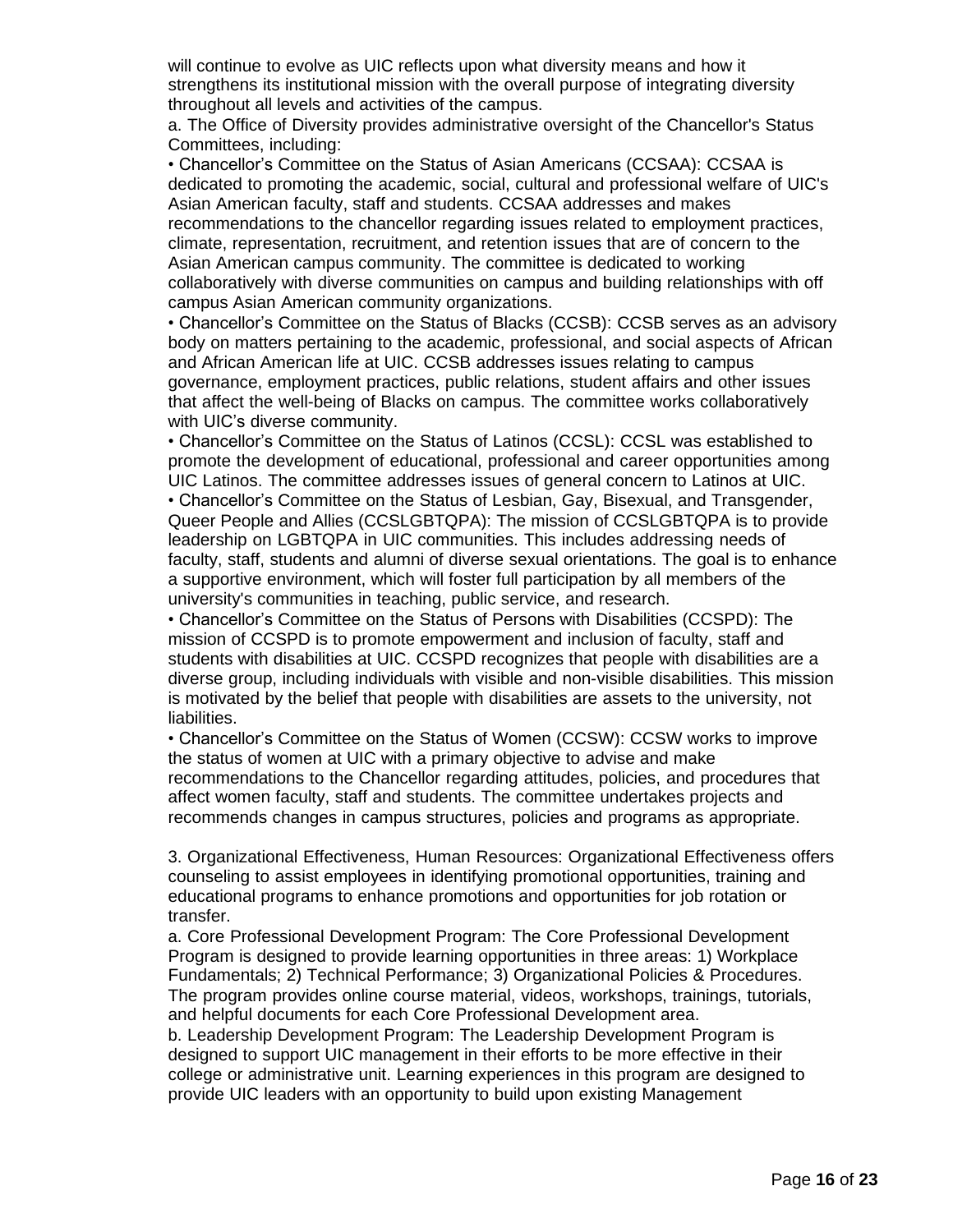Competencies and focus on unlocking leadership potential to help UIC achieve defined goals. Leadership Essentials is a two-day training session designed to provide new managers and supervisors with information required to function in their role more effectively. The training includes a pre-session assessment tool, facilitated discussions about managing work teams at UIC, detailed information about application of key HR policies and post-session management tools.

c. Lifelong Learning and Education Access Program: The Lifelong Learning and Education Access Program (LLEAP) is designed to provide Academic Professionals and Open-Range Civil Service employees, release time/flex time, and/or funds for development opportunities focused on enhancing a career at UIC.

- UIC has expanded upon its existing commitment to diversity by launching the Advancing Racial Equity (ARE) initiative. One ARE goal is related to increasing faculty diversity. Two programs that support this goal are the Underrepresented Faculty Recruitment Program, which provides colleges with financial incentives to encourage the hiring of more diverse faculty, and the Bridge to the Faculty (B2F) program. The B2F program recruits underrepresented postdoctoral scholars who will conduct research at UIC for two years and then transition to tenure-track faculty positions. During the B2F program's inaugural year in 2019, ten postdoctoral scholars were hired in nine departments. UIC doubled this number in 2020, providing 20 UIC programs with the opportunity to recruit and hire B2F postdoctoral scholars who will begin their appointments during the Fall 2021 semester. In addition to the 20 new B2F hires, during the 2020-2021 school year, UIC further increased faculty diversity by hiring 15 new underrepresented faculty.
- We will continue to participate in targeted external training programs.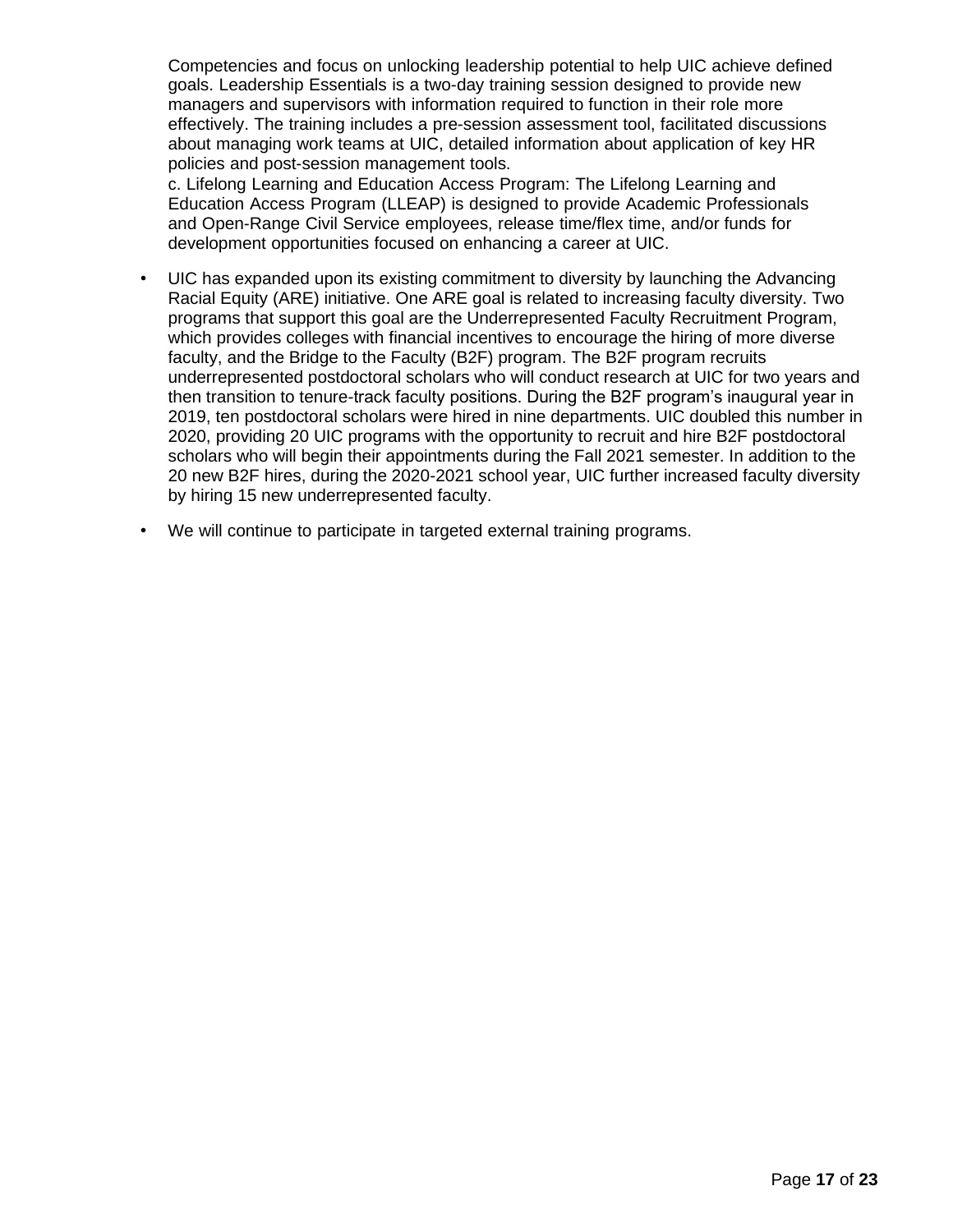## **Internal Audit and Reporting System 41 C.F.R. 60-2.17**

It is the responsibility of the University's Affirmative Action Officer to monitor employment and personnel practices to ensure compliance with applicable regulations and adherence to the University's Affirmative Action Policy, and to measure the effectiveness of University of Illinois at Chicago's AAP.

The University's audit and reporting system is designed and implemented to:

- Measure the effectiveness of the AAP
- Identify any need for remedial action
- Determine the degree to which the University's objectives are being attained
- Determine whether protected individuals have had the full opportunity to equal employment and to participate in all University sponsored educational, training, recreational, and social activities
- Measure the University's compliance with the AAP's specific obligations
- Document the actions taken to monitor the University's compliance with the AAP's specific obligations.

In order to measure the effectiveness of the AAP, University may take the following actions:

- Audits its voluntary self-identification process to monitor the number of individuals who choose to self-identify and evaluates whether changes could be made to University's self-identification process to encourage greater voluntary self-identification
- Monitors records of applicant flow, referrals, placements, rejected offers, training, transfers, promotions, terminations, and any layoffs or recalls to evaluate the degree to which equal employment opportunity and organizational objectives are being obtained
- Reports on the organization's progress towards equal employment opportunity, and any identified problem areas, to top management and those involved in the selection process, so that immediate and appropriate steps can be taken to resolve any issues
- Examines available utilization and benchmark data regarding protected individuals and develops action-oriented programs to address any areas of underutilization
- Reviews available data computations and analyses regarding applicants and hires
- Reviews the effectiveness of its recruitment and outreach activities
- Audits its communications with vendors and subcontractors to ensure that such communications reflect the University's commitment to equal employment opportunity and affirmative action
- Audits its communications with applicants and employees to ensure that such communications reflect the University's commitment to equal employment opportunity and affirmative action
- Audits its job listings to ensure that the postings reflect the University's commitment to equal employment opportunity and affirmative action, and that such postings are timely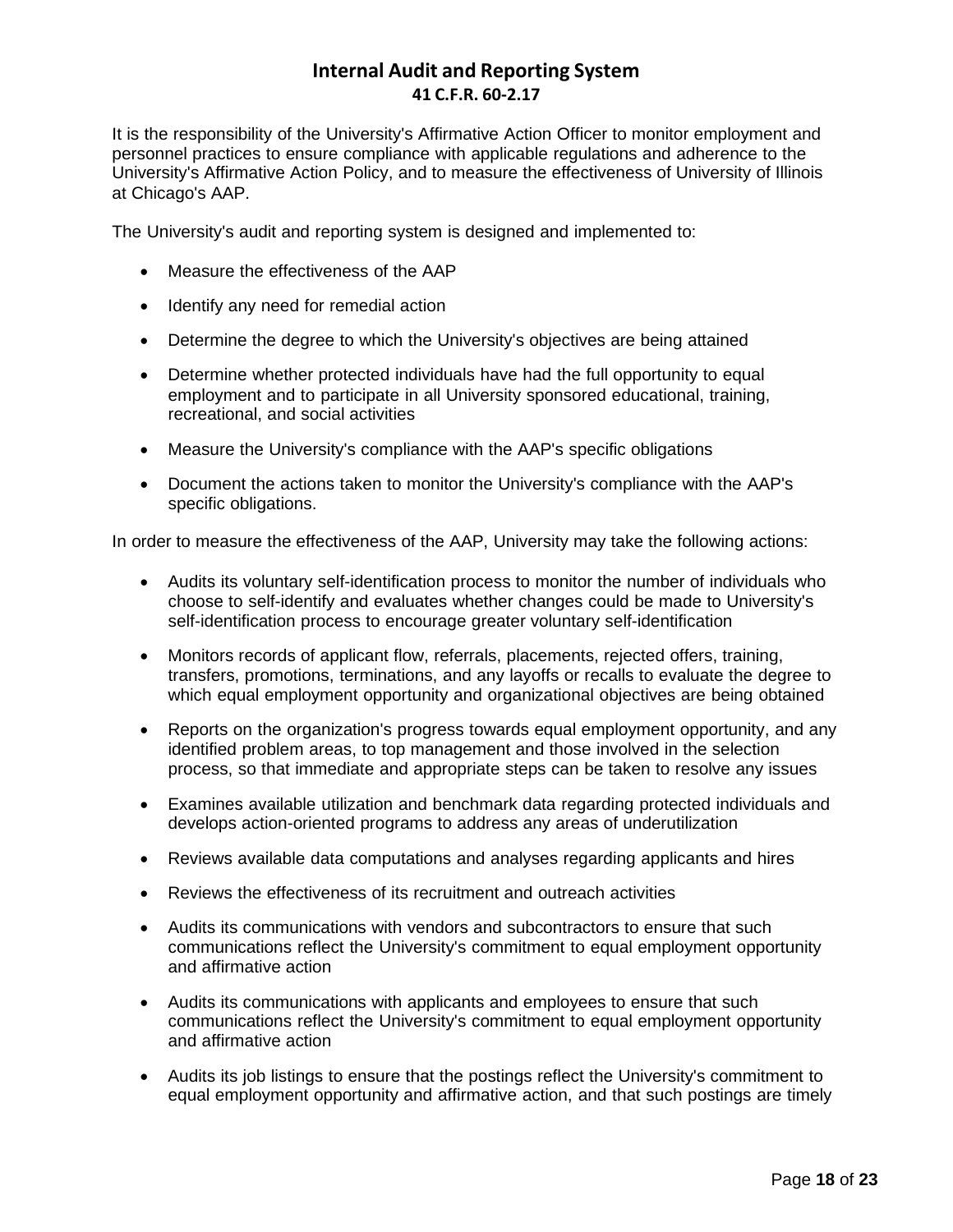listed with the appropriate state employment delivery system

- Audits its personnel policies to ensure that such policies reflect the University's commitment to equal employment opportunity and affirmative action
- Audits its personnel processes to ensure that individuals have equal opportunity in employment without regard to sex, gender identity, sexual orientation, race, color, religious creed, national origin, physical or mental disability, protected veteran status, or any other characteristic protected by law
- Audits any mental and physical qualifications to ensure that they are job-related and consistent with business necessity

Where the affirmative action program is found to be deficient, University shall endeavor to undertake necessary action to bring the program into compliance.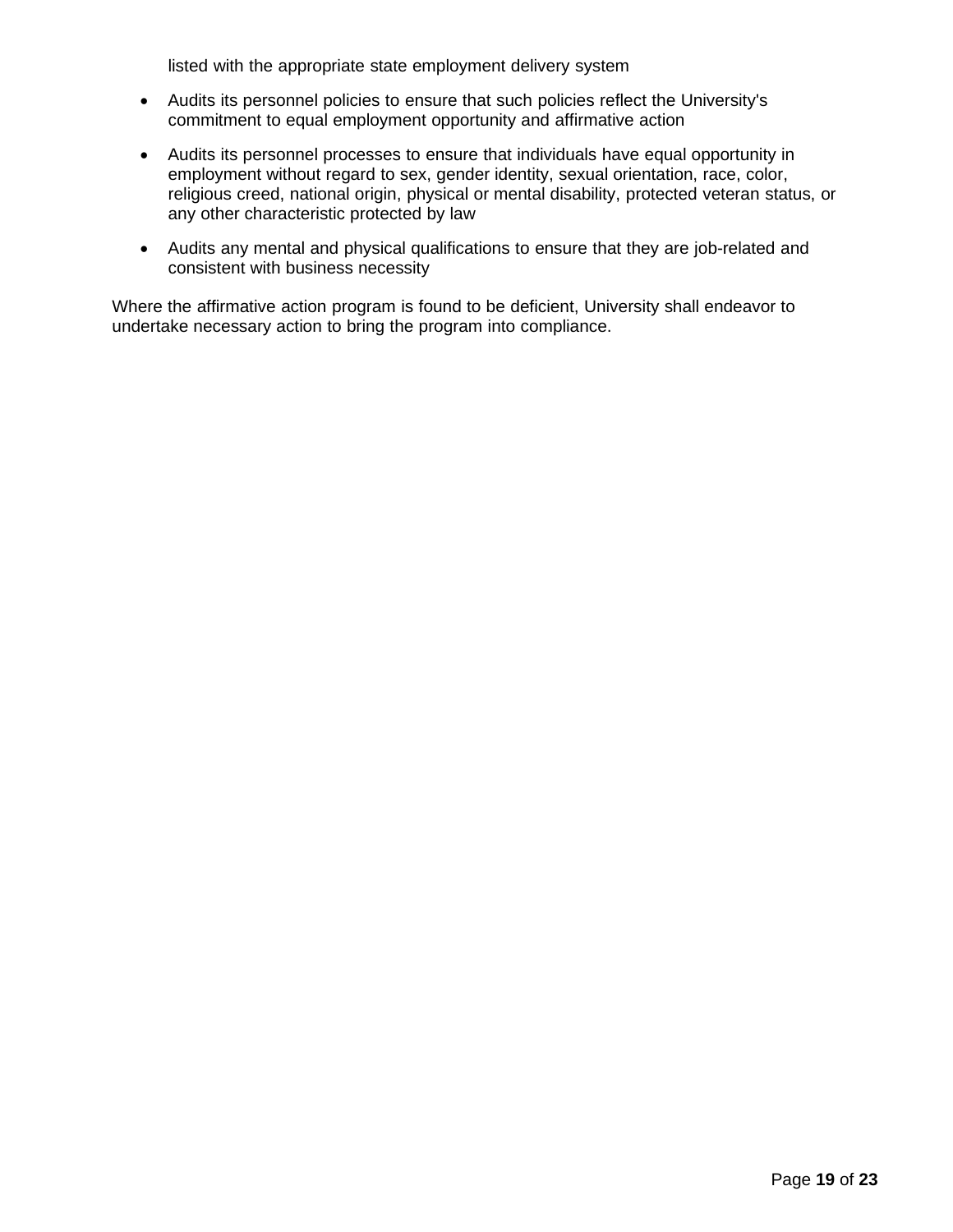#### **Conclusion**

The AAP year, October 1, 2020 through September 30, 2021, shows a continued commitment to equal employment opportunity and affirmative action, and has strong plans to ensure both corporate and employee success.

Through its Affirmative Action Officer, Keana Galloway, the University will continue to communicate its policies, both within the organization and to the community in which it works. The Associate Chancellor affords the Affirmative Action Officer full authority to take action to implement the plan and to pursue solutions to problems that might impede the progress of this plan.

At the close of University of Illinois at Chicago's most recent plan year, an analysis of the composition of the workforce was undertaken. The workforce was analyzed by job group and by department to determine the employment of minorities and women, and to identify if placement goals are indicated when compared to the appropriate available workforce. This analysis revealed 13 areas in which the difference between incumbency vs. estimated availability was statistically significant, showing that for the overwhelming majority of the workforce, employment levels of women and minorities are representative of our recruiting population. Nonetheless, the University expects to continue its successful outreach efforts and to ensure all applicants and employees are treated fairly, based on job related criteria and without regard to sex, gender identity, sexual orientation, race, color, religious creed, national origin, physical or mental disability, protected veteran status, or any other characteristic protected by applicable law.

The University is mindful of the fact that continued achievements in the area of equal employment opportunity and affirmative action are important. As a result, we have included additional action-oriented plans and programs for recruiting, communication, and reporting, to ensure that our compliance with affirmative action continues in good stead.

Finally, it should be noted the University's thorough analysis of its workforce reveals that University of Illinois at Chicago is in full compliance with sex discrimination guidelines and that there is no evidence of discrimination in any form against female employees. As outlined in this AAP, University of Illinois at Chicago is ready and willing to make affirmative action both a commitment and a continued reality.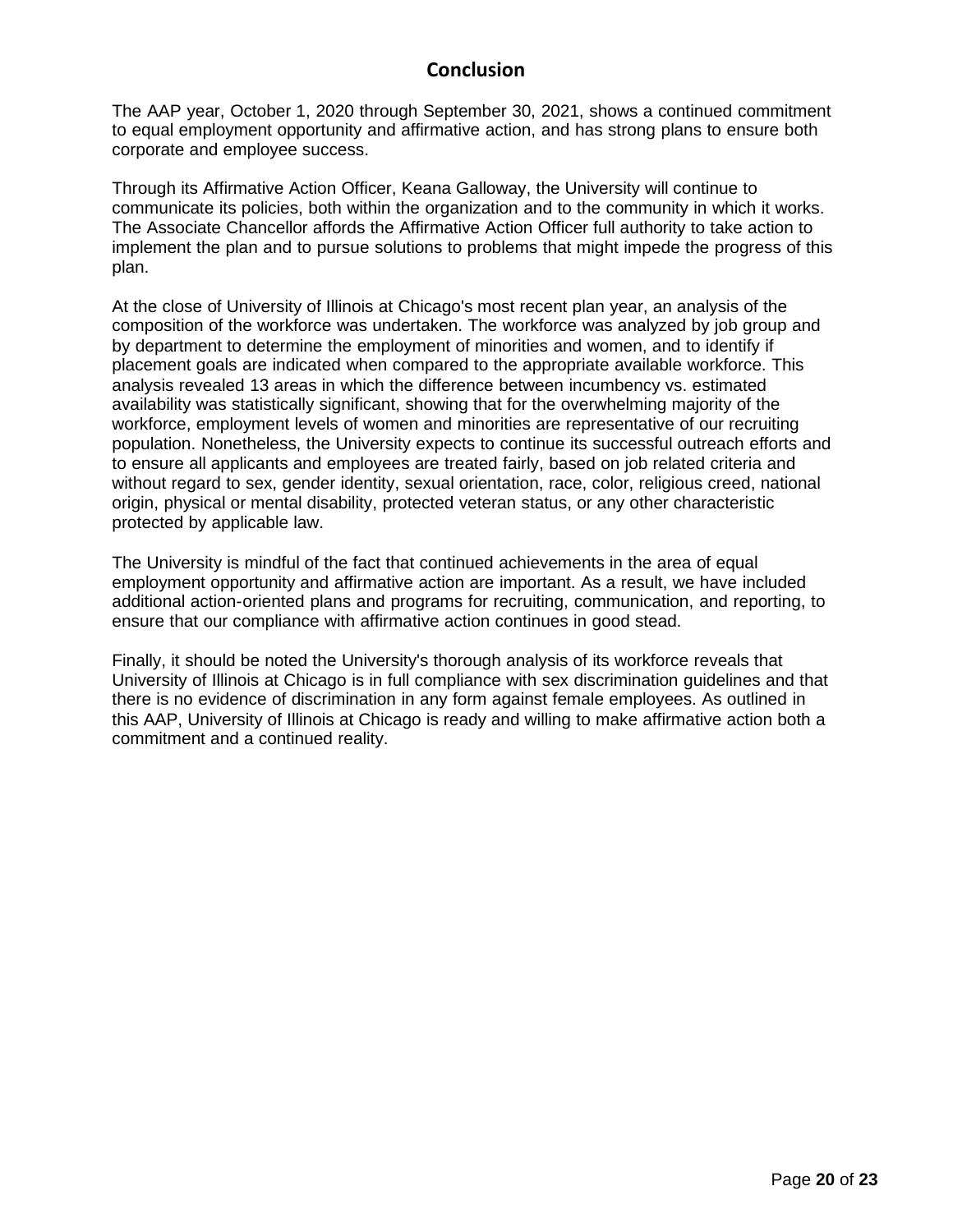Exhibit A - Policy of Affirmative Action Letter

Exhibit B - Annual Notification to Vendors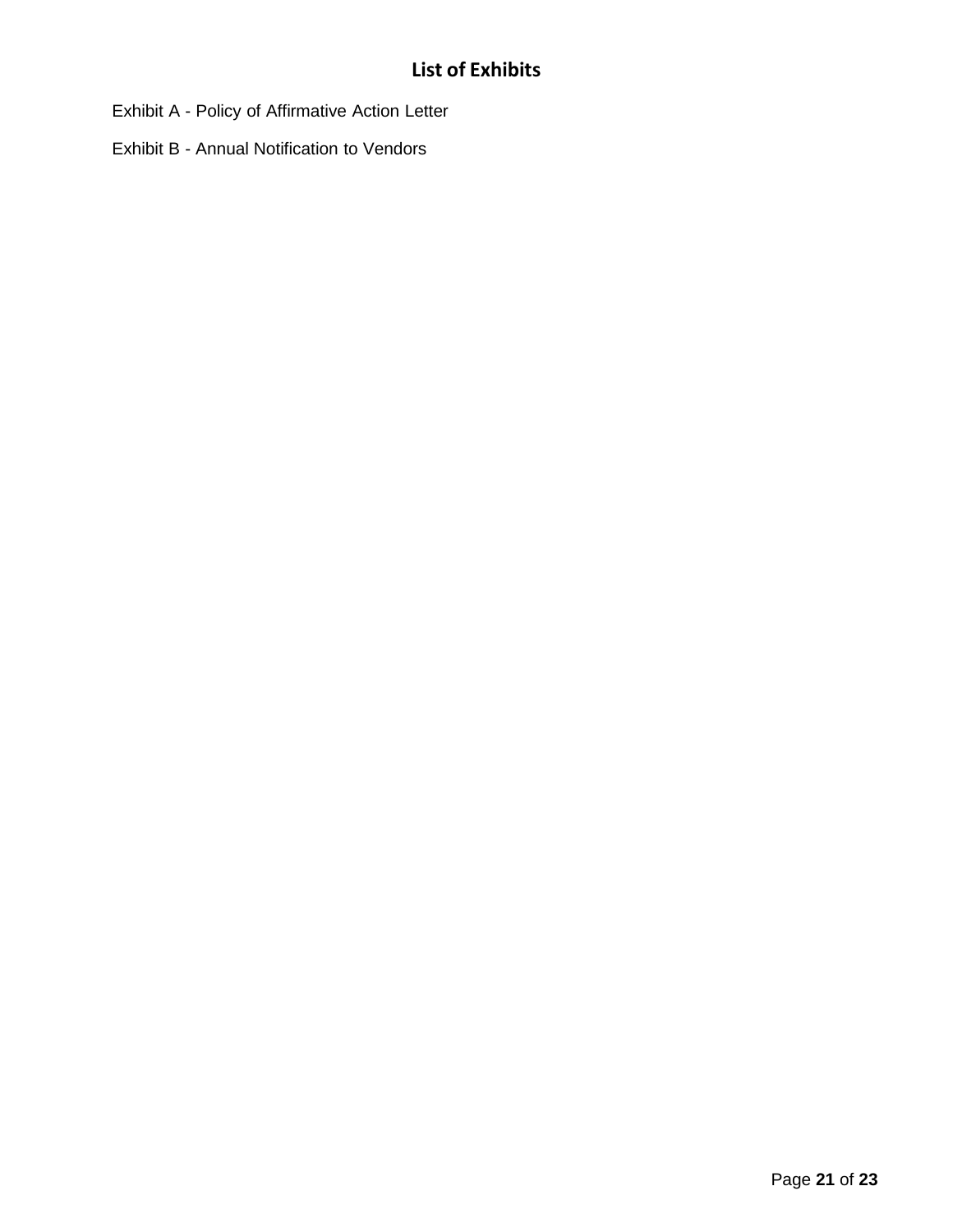# **Exhibit A - Policy of Affirmative Action Letter**

#### **Policy of Affirmative Action Letter for Recruitment & Referral Sources and Union Partners**

Dear Outreach and Placement Professional:

This letter is to inform you that University of Illinois at Chicago is committed to the principles of equal employment opportunity. As a government contractor bound by Executive Order 11246; the Vietnam Era Veterans Readjustment Assistance Act of 1974; and Section 503 of the Rehabilitation Act of 1973, all as amended, University of Illinois at Chicago maintains an affirmative action plan through which it makes good faith efforts to recruit, hire and advance in employment qualified individuals without regard to sex, gender identity, sexual orientation, race, color, religious creed, national origin, physical or mental disability, protected veteran status, or any other characteristic protected by applicable law.

University of Illinois at Chicago states as its Policy of Affirmative Action the following:

- It will be the policy of University of Illinois at Chicago to recruit, hire, train, and promote persons in all job titles without regard to sex, gender identity, sexual orientation, race, color, religious creed, national origin, physical or mental disability, protected veteran status, or any other characteristic protected by law.
- All employment decisions shall be consistent with the principle of equal employment opportunity, and only job-related qualifications will be required.
- All terms and conditions of employment will be administered without regard to an individual's sex, gender identity, sexual orientation, race, color, religious creed, national origin, physical or mental disability, protected veteran status, or any other characteristic protected by applicable law.

We would appreciate your assistance in University of Illinois at Chicago's efforts to meet our equal employment and affirmative action goals. Members of our Human Resources Department will contact you when positions are available. We request that you refer to us all qualified candidates, including women, individuals of color, protected veterans, and individuals with disabilities.

Sincerely,

Keana Galloway Affirmative Action Officer